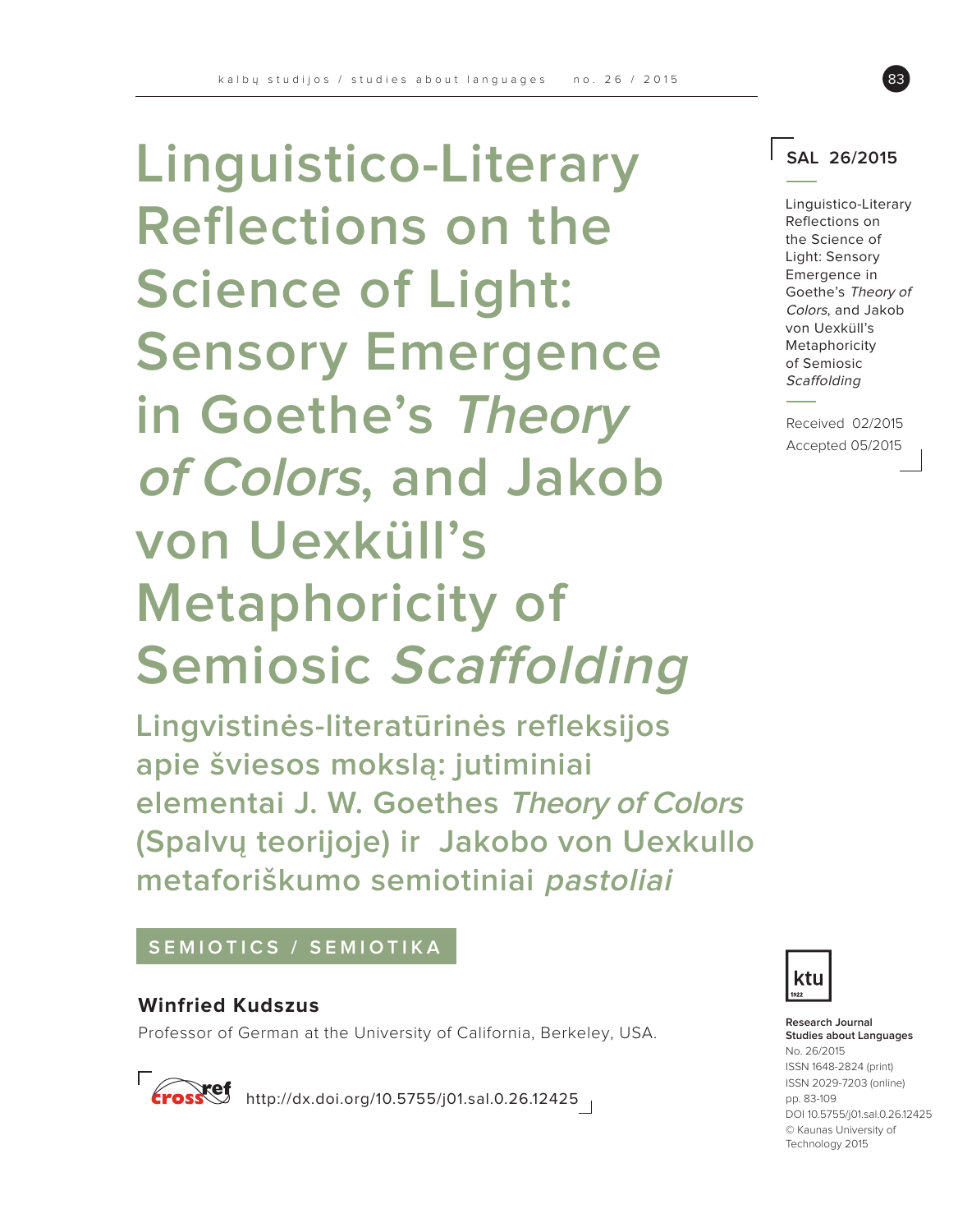## **Abstract**

Johann Wolfgang von Goethe's Theory of Colors (Zur Farbenlehre, 1810) and Jakob von Uexküll's publications, such as Theoretical Biology (Theoretische Biologie, 1920) and his A Foray into the Worlds of Animals and Humans (Streifzüge durch die Umwelten von Tieren und Menschen, Uexküll and Kriszat, 1934, tr. 2010), undertake key semiosic explorations avant la lettre. Research into these scientific writings, which significantly also draw on the Humanities, has paid little or no attention to questions of semiosic saliency and linguistic involutions. In contradistinction to received research particularly on Uexküll, the present considerations draw on literarilly and artistically inflected vantage points and methods rather than on merely scientifically defined analyses. In its concerns with transmissions and metamorphoses of light, optic semiosis in Goethe and Uexküll – with some reference to the emblematic modernist Georg Trakl and the Beat postmodernist Lawrence Ferlinghetti – occurs at and beyond limits of language and involves extracategorical perception as well as metaphoric elaboration. In the course of Uexküll's considerations on the semiosic workings of light, such as in Theoretical Biology (1920, tr. 1926), the concept of scaffolding ("Gerüst") appears. In particular, the present article reflects on semiosic turns from sunlight to organismic perception, namely the zone of emergence in which senses begin to come alive before coordinates of scaffolding are in place.

## **Key Words:**

optic semiosis, postlinguistics, extracategorical perception, biological metaphoricity, semiosic scaffolding, sensory emergence, color theory.

## **Introduction**

Although Johann Wolfgang von Goethe (1749–1832) is widely known for his literary writings, his scientific work remains persistently noted as well. Among his many productive readers was Jakob von Uexküll (1864–1944) whose path-breaking biosemiotic explorations, among them Theoretical Biology (Theoretische Biologie, 1920) and A Foray into the Worlds of Animals and Humans (Streifzüge durch die Umwelten von Tieren und Menschen, Uexküll and Kriszat, 1934) show a strong kinship to Goethe's reflections such as in On Color (Zur Farbenlehre, 1810). The present article, however, focuses on intellectual concerns in their phenomenological stratifications rather than on questions of influence and reception. Thus transformations of light in its extrahuman agency appear in various forms, including those of poetry and art. The questions that emerge in the following considerations engage both Science and the Humanities in ways that precede and supersede particularized domains of knowledge.

# **Theoretical Background**

While there is some secondary literature on Uexküll and Goethe, scarce attention has been given to the kinship of their ideas. In particular, the metaphoricity of Uexküll's writings awaits a thorough treatment from literary – and artistic – perspectives. In the course of the present

investigation, a key concept of semiotic research in recent years, semiosic scaffolding (Hoffmeyer, 2007, Kull, 2012; 2014), is traced back to Uexküll's Theoretical Biology (1920, tr. 1926) and A Foray into the Worlds of Animals and Humans (Uexküll and Kriszat, 1934, tr. 2010). This concept appears in close conjunction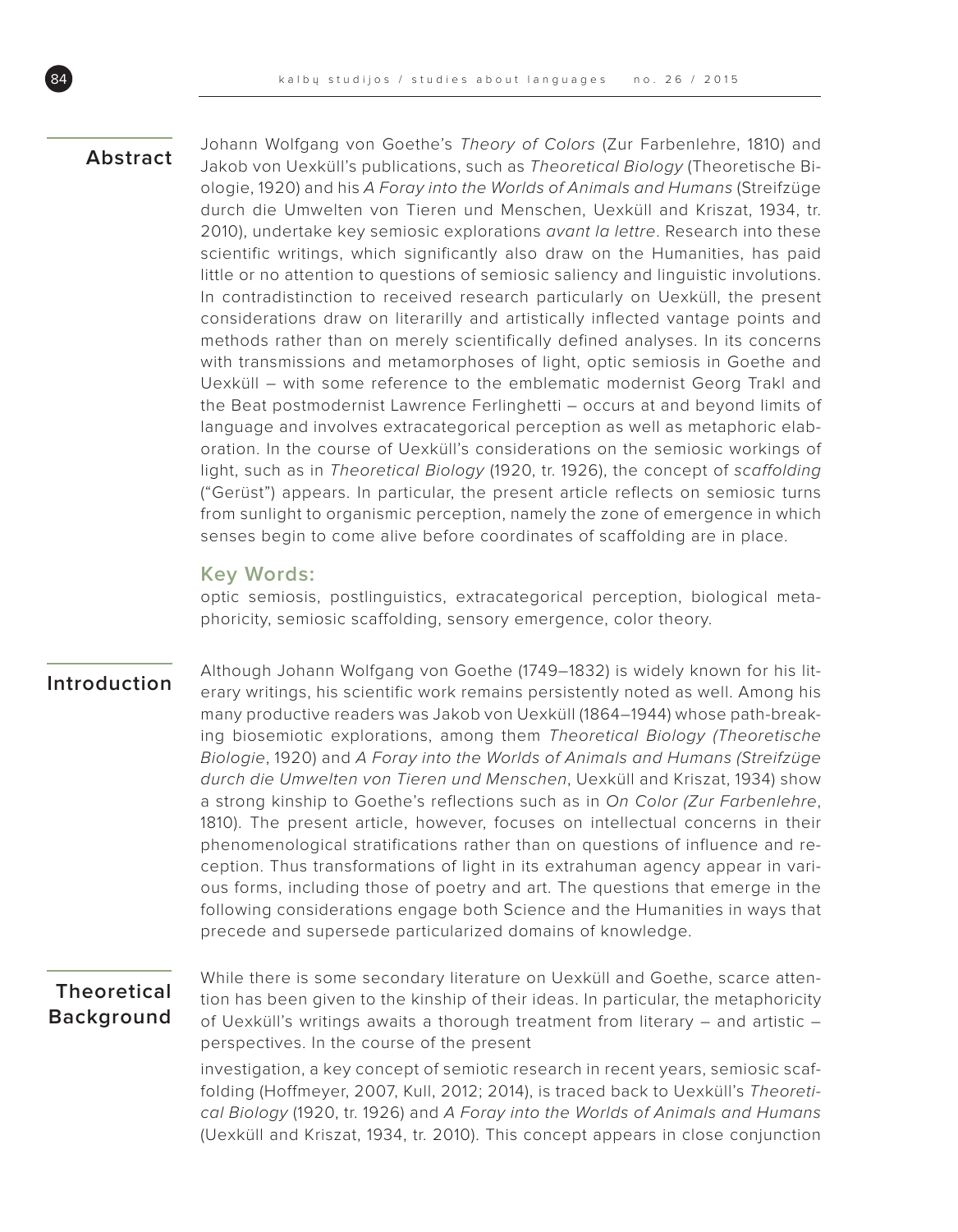with the dynamics of semiosic turns in both Goethe's Theory of Colors (1810) and Uexküll's works. In this transdisciplinary spectrum, beginnings of perception and of a dynamically unfolding life come into view, even and especially when constructs of time and space are falling away.

In the present article, semiotic and literary analysis is used for the interpretation of scientific, poetic, and scientifico-poetic texts, with a strong emphasis on specific linguistic formulations, including their metaphoricity and translational renderings. Goethe's style and linguistic expression as well as Uexküll's imaginative presentations of his biological research thus appear in hitherto unexplored configurations.

All I wanted to do was paint sunlight on the side of a house,' said Edward Hopper (or words to that effect), and there have been legions of poets and filmmakers obsessed with light,

writes the San Francisco poet Lawrence Ferlinghetti in the prelude to his volume of poetry, How to Paint Sunlight (2001). Quoted often in this fragmentary form, the full Hopper quote is preceded by: "Maybe I am not very human" (Levin, 1995, p.139). True enough, Hopper's paintings engage with light and objects, while human beings tend to appear in an all but incidental fashion. Nevertheless, Hopper's singularly focused wish still features his ego in a strongly contoured configuration vis-à-vis the wall that marks the presence of a human dwelling. There is a sense of pressure in this configuration. Painting the sunlight as envisioned in Hopper's remark does not make room for the sun to shine in its own manner. Rather, the artist's desire focuses on a civilizational surface turned canvas. Sunlight in its cosmic radiance is to animate the artist's brush in a translational movement beyond compare. But the artist in Hopper's configuration holds on, and intensely so, to the paraphenelia of construction, achievement, and control. The wall that rises as the potential recipient of the artist's ultimate success awaits the marks of achievement, the fruits of obsessive, singularly focused efforts to domesticate a cosmic force: mad efforts in the end, bound to obliterate – melt down – the hand, the pen, the brush in pursuit of such projections. It is no coincidence that the constructs in Hopper's art are all but void of a human touch, in spite and because of the consummate desire to capture the source of light on the wall. An ultimate futility speaks from this sternly constructed world: the subject, syntactically and otherwise, wishes to capture and cast a universal emanation onto the wall of human habitation. But sunlight in its cosmic provenance will not yield to the artist's obsessive preoccupations. As with all obsessions, the fear that lurks behind the ceaseless efforts at construction (Freud, 1894) hardly recedes as time progresses. Not only does Hopper's desire remain unfulfilled, but the very sense of being human comes to be questioned. Rather than providing a canvas for the painter's brush, the wall in Hopper's vision, as the constructs in his paintings, rises starkly. With this wall, said to demarcate the site of a dwelling, hardly an impression of human presence remains.

In its post-pragmatic irony, Ferlinghetti's title How to Paint Sunlight signals that there is no canvas that will hold paint containing the sun's emanations. Once

**Methods**

**Construction, Achievement, Control: Painting Sunlight on the Side of a House**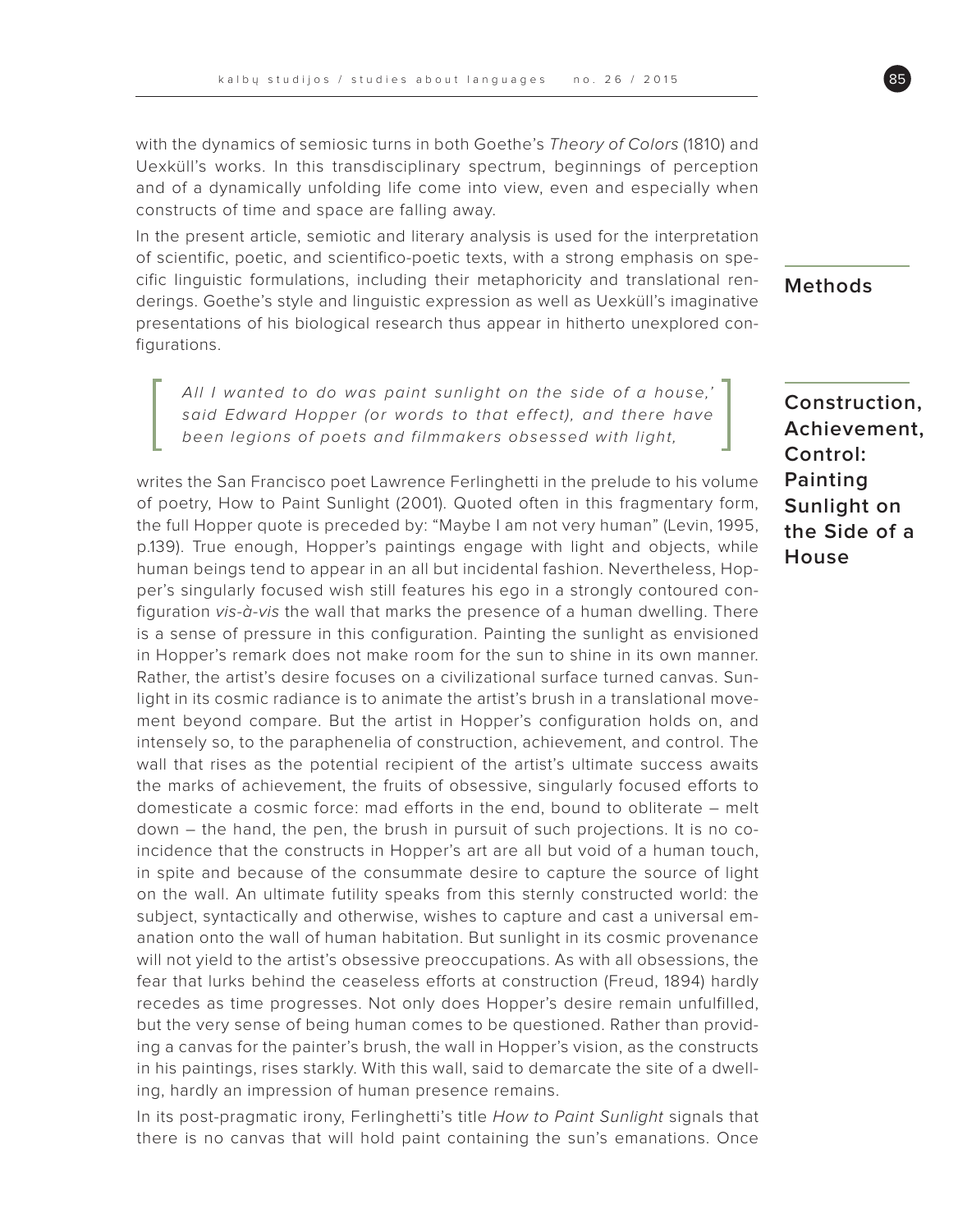the pragmatics of painting fall away, desire and obsession begin to connect with a sense of infinity. At the same time, the prosaic syntax with its preconstructed relations between subject and object appears less stridently, namely in parenthesis in conjunction with a final cry after which language will cease forever: "('More light!' cried the great novelist, dying.)" (Ferlinghetti, 2001, p.IX). "I would side with the irrational visionary romantic", Ferlinghetti continues in his prelude, "who says light came first, and darkness but a fleeting shadow to be swept away with more light." For a fleeting moment, darkness yields to the sweep of a brush powered by an abundance of light. At this moment, the painter's obsession with sunlight to be cast onto a human dwelling ceases and light itself enters into the scene associated with romanticism. It also is an eminently modern scene, if we see that wall crumble, as it must, upon the onset of a cosmic charge. At the next moment, however, Ferlinghetti shrinks away from the force of light, which with the absence of darkness threatens to be blinding: an integrational vein characterizes Ferlinghetti's passage in its entirety. Desirous activity asserts itself at this side of the wall, with life in play still.

But even in exhilaration, painting and writing at and onto the wall operate in the narrow space before the final transposition and departure. In his final breath and cry for more light, the "great novelist", Johann Wolfgang von Goethe (1749– 1832) exhales language once and for all. Desire culminates and ends all but simultaneously. If enclosed by walls, writing and painting of and in the light pass away before an infinity that awaits inexpressibly beyond the site of final realizations. Interrelationships between a boundless infinity and surfaces that hold the pen and brush at least for a while, characterize a literature that ranges across boundaries and turns toward receiving that which cannot be spoken. Such a receptive turn is but a step away in Ferlinghetti's invocation of Hopper and Goethe. The artistic obsession with light is driven by an intensity near that breaking point where light all but reveals itself. In dying, the eminent novelist has nothing more to utter than a cry for more light: a potential illumination at the moment of final speechlessness, death.

**Postlinguistic Transparency: An Eye in the Making in Georg Trakl's Poetry**

Engaging a realm beyond speech in the transitory oscillations of his poetic mediumship, the Austrian poet Georg Trakl (1887–1914) – long since recognized as iconically modern (Friedrich, 1956, pp.107, 125, 144, 149) – welcomes the "one who died young" (Frühverstorbene): "The hour came", he writes in 1909, "when that one ("jener") saw the shadows in the purple sun",

The shadows of decay in barren branches;

Evening when the blackbird sang at the wall of dusk fading,

The spirit of the one who died young appeared in the chamber silently. (Trakl, 1913; translations of poetry and text mine throughout this article unless noted otherwise.)

(The German stanza reads:

Stunde kam, da jener die Schatten in purpurner Sonne sah, Die Schatten der Fäulnis in kahlem Geäst; Abend, da an dämmernder Mauer die Amsel sang, Der Geist des Frühverstorbenen stille im Zimmer erschien.)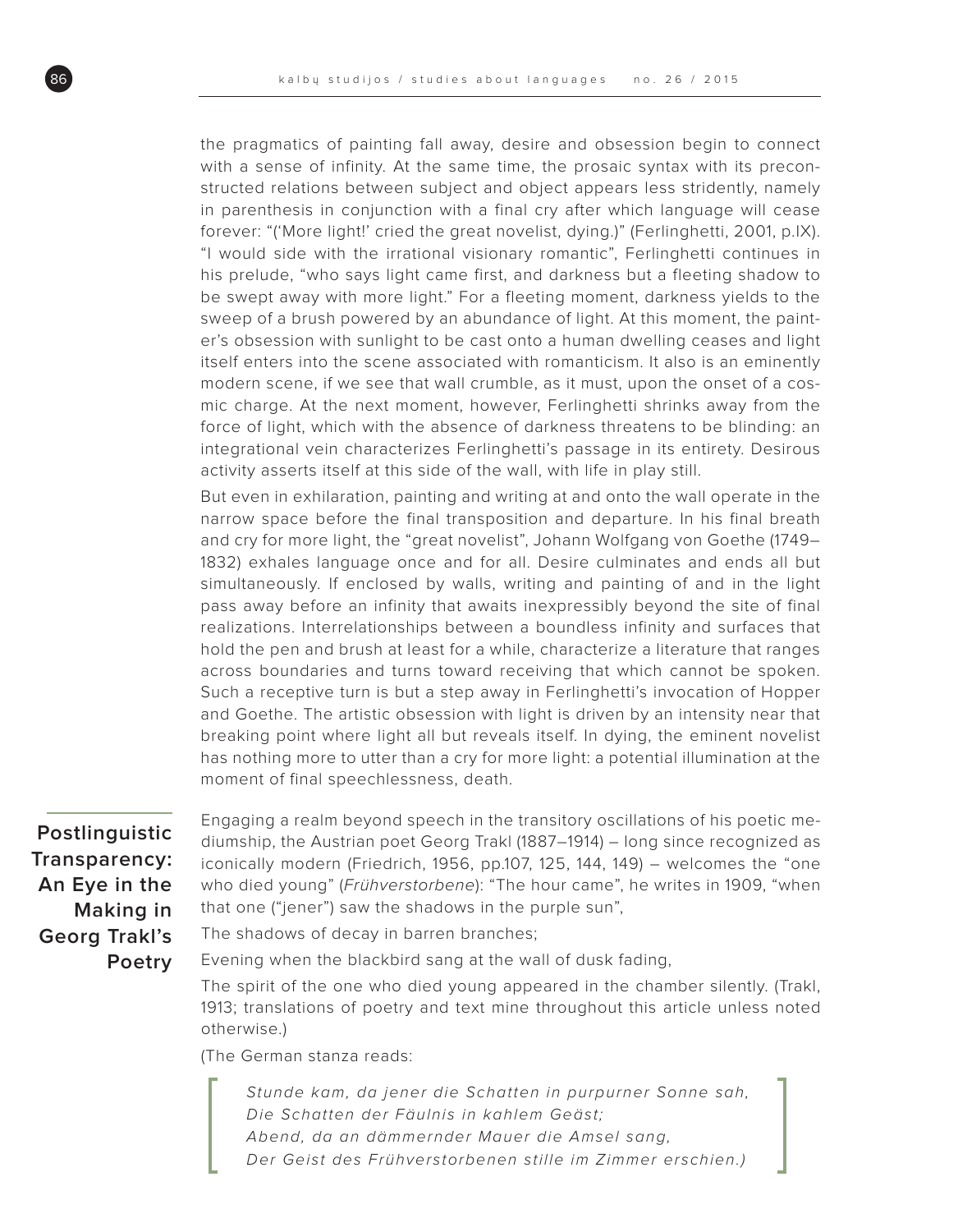"The spirit", German "Geist" – also meaning "ghost" as well as "mind" – enters into the room silently, in close proximity to the blackbird's singing at the wall. The silent apparition immediately follows the twilight song. This movement develops and transforms the shadow images at the beginning of the stanza. Whereas Goethe calls for more light, Trakl envisions shadows in the source of light, the sun. In this envisioning, blindness is bound to set in: the shadows to be seen in the sun also spread within the eye. Trakl thus takes the age-old image of the blind seer in a perceptual direction. Rather than reemploying a topos, he develops the received image anew, with subtly sensual touches. The shadowy decay in the branches transcends a merely barren environment. With darkness setting in comes an olfactory sense of decay in the bare branches. Conjoined to the shadows of the sun, the barrenness of these branches turns strangely alive, with the figure of the "stranger" widely present in Trakl's poetry (Heidegger, 1959, pp.39ff.). The shadows that appear in the sun's purple glow take this color toward a darker shading that further deepens in the subtly sensual rotting amidst the branches. In their etymological range as well, these branches exude a certain decay: "Geäst" brings up "Aas" and "Äser" with their suggestions of animal cadavers. At first sight merely in a state of late autumnal or wintry lack, these branches, especially in their German – Austrian – manifestation, emit a sense of enigmatically alive decomposition. When "the one who died early" appears in the chamber, boundaries between life and death have become transparent. The chamber has no walls.

The blackbird at the wall immediately precedes the spirit's appearance within the chamber's space. As time in its course between birth and death passes away, the one who died young enters into a reality whose coordinates are as elusive as this poetry in which song and silence interrelate intimately. This intertwinement conjoins life with death in a linguistic presence that does not seek to make chrono-topological sense. Rather, the different sense suggested here lives from a poetic singularity no longer defined categorically. The wall in whose proximity the blackbird sang is the last one to appear. That wall has crumbled and the singing has ceased with the evocatively silent appearance of the spirit and ghost. In this appearance across lines and walls between life and death – reminiscent of E. T. A. Hoffmann's romantico-surrealist experimentations (Hoffmann, 1814) – another kind of light begins to shine in "erschien", "appeared", with "schien" meaning "shone". As dusk changes into darkness, the "shadows of decay" in Trakl's stanza, first seen in the sun, give way to a silence associated with a new and different kind of light. This illumination animates language from a realm outside of human articulation. It is a bird's song that crosses the line: nature speaks in this post-linguistically inspired poetry.

Goethe's call – as attenuated by Ferlinghetti with regard to his own particular context – for more light at the moment of his departure and the shadowy vision of decay in Trakl's poem at the apparition's onset complement each other in their evocation of another world. While Ferlinghetti in his take of Goethe's exclamation and in light of Hopper directs his expressive movements to the wall and the page, Trakl's lines transition – via the blackbird's song – toward a received silence, which has an impact on poetic language rather than resounding in the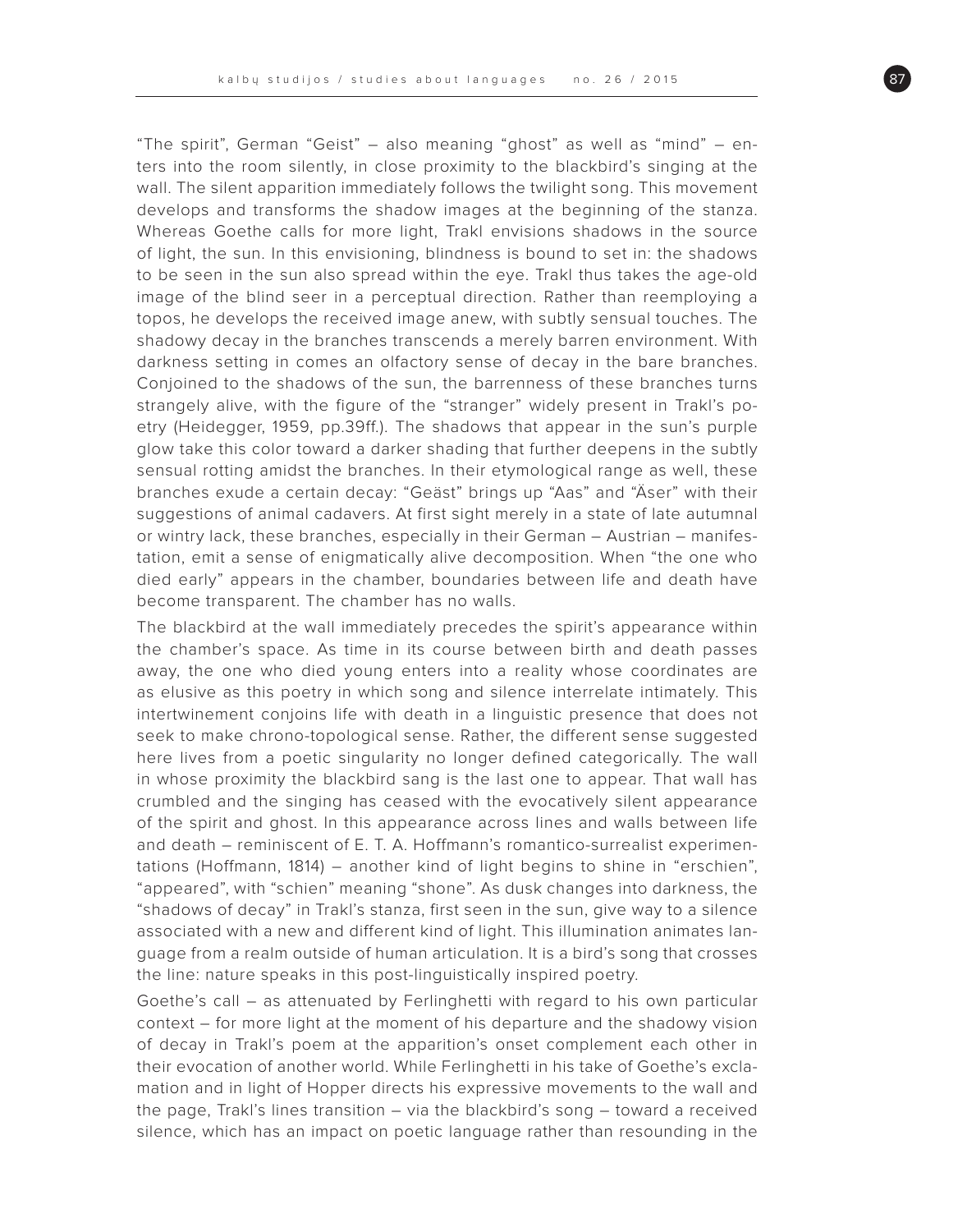course of the latter's intervention. When "Geist" in its multivalence between "spirit", "ghost" and "mind" appears in the stanza's final line, it does not reflect a subject's activity, nor does such an entity manifest anywhere else in the poem.

With the spirit's appearance in the chamber, the poem enters into a sphere beyond the spatio-temporal configurations in which categorical differences – between subject and object, life and death – matter. In this sphere, color turns bright once again. The purple of the sun in which the shadows of change were seen, now, with the transformations having run their course, finds salient reflections and correspondences. "Golden cloud and time" begins the final stanza, followed by a period immediately. This cloud and time float and speak, but not from within a syntactically elaborated construction. If a certain radiance emanates from the cloud's "golden" color, it is reminiscent of the sun's purple light:

Golden cloud and time. In the lonely chamber You now and then invite the dead one to visit, Walk down the green river under elms in close talk. (Goldene Wolke und Zeit. In einsamer Kammer Lädst du öfter den Toten zu Gast, Wandelst in trautem Gespräch unter Ulmen den grünen Fluß hinab.)

Colors now, at the end of this poem's movement through darkness and decay, shine with extraordinary brightness. Death has proven to be but a station on a longer course, and the newly visible light exudes renewed intensity in that scenario. Even time itself takes a fresh turn, with a once irrevocable present now springing to life on occasion. In this postcategorical reality, colors enter into postmythical zones: "Oh, the blood", begins the second to the last stanza,

that runs from the throat of the one who's sounding, Blue flower; oh the fiery tear Wept into the night. (O, das Blut, das aus der Kehle des Tönenden rinnt, Blaue Blume; o die feurige Träne Geweint in die Nacht.)

Emancipated from symbolisms and stories that would tie these colors to their age-old correspondences, "golden", "green" and "blue", along with the red implied in the "blood" of song and in the "fiery" tear, derive from the "sun" in whose purple light the shadows appeared. From the onset of this poetic process (Kudszus, 1995) from sunlight through shadow and finally to color in its fourfold manifestation, the cosmic source of light exudes its primary force and radiates on through the dark until colors beyond syntax and history arise. Like "The One Who Departed Early" in the poem's title ("An einen Frühverstorbenen"), these poetically engendered colors depart from their received, frequently – in a wide sense– mythical significations: the "golden cloud", which floats jointly with time in the skies, no longer signals a religiously defined timelessness in the heavens; the "blue flower" does not aspire to the Romantic dream, but adjoins the blood of song; in this flow, the blood from the singer's throat does not poeticize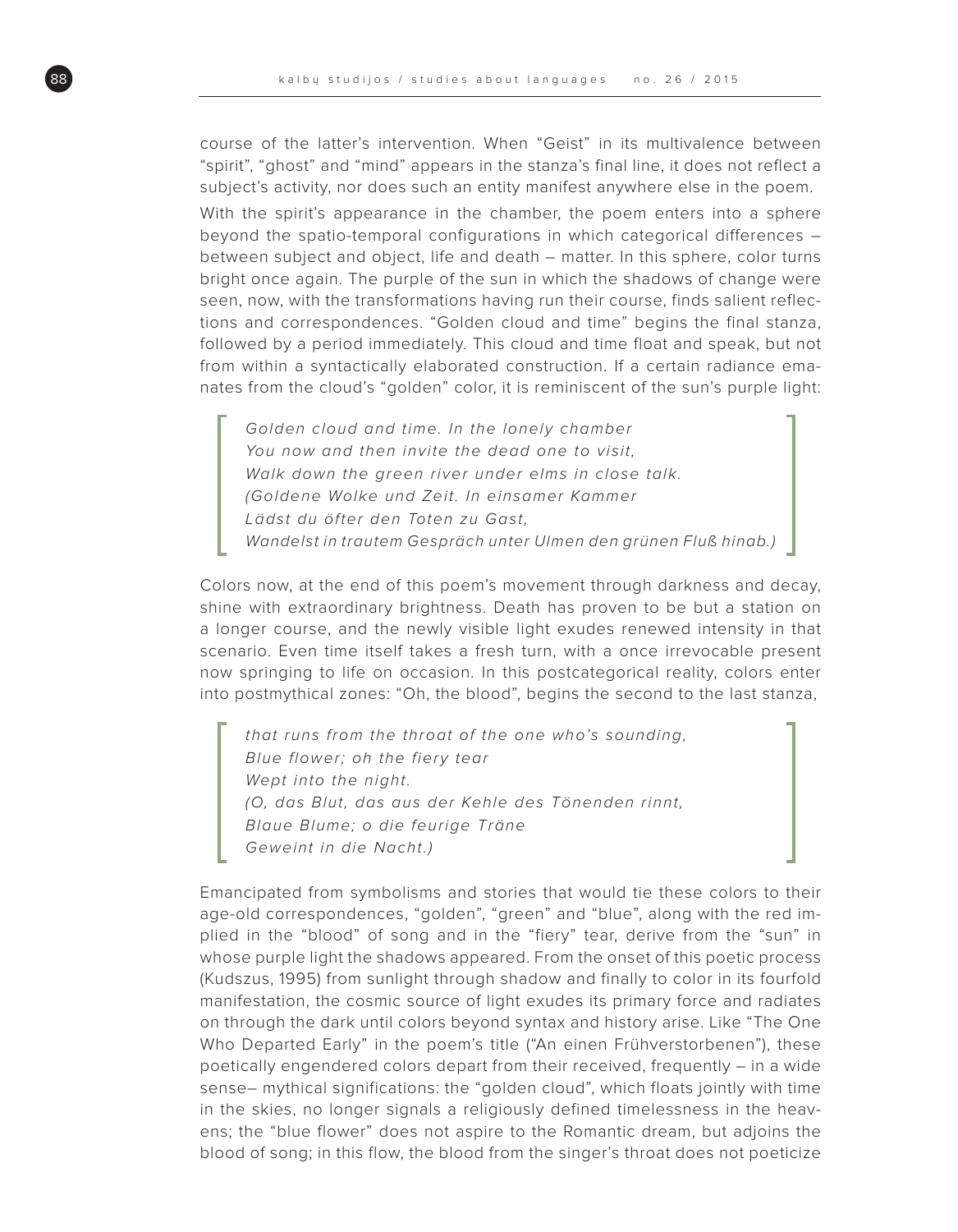earthly pain – issuing from death and intimate closeness – as done in poetic song through the ages; and the "fiery tear" at the end of this poetic sequence does not sparkle with unbridled passion. Nor does, on the other end of the spectrum, the "green river" – notwithstanding its reverberations with Hades – spell the end of "close talk" in the proximity of final departure.

Rather, in this poetic process the sun produces the colors language in its received dependencies does not know, but senses in the obscurely fragrant decay and bright illumination of its lyrical presence. Poetic language in Trakl's ethereal formations suggests an organ in the making rather than an instrument that could be deployed in the service of communication. Such a language performs as it were from the other side of Ferlinghetti's screen. In Trakl's poem, the sunlight that will never yield to the artist's effort to render it on the side of a wall, manifests in a language that in its abysmally inspired silence begins to furnish an organismic screen, an eye in the making. If elements of myth and legend still seem to appear here, they no longer obey their former functions. As it were, these elements now speak toward the poem rather than from a realm within its range.

If Goethe in his final exclamation cried out for more light, it hardly was from the earthly side of the wall, as envisioned by Ferlinghetti. In his scientific investigation Theory of Colors (1810), Goethe employs language with a sharp eye for its limitations as an instrument of human reflection and insight. Pursuing the workings of color and light with the scientific rigor of his time, Goethe reflects on the linguistic medium of his communications in a manner that draws on his experience and insight as a writer. Well ahead of the scientific avant-garde around the turn of the century and beyond – such as the biosemiotician Jakob von Uexküll (1864–1944) – he articulates in considerable detail that scientific observations and results are translated and transformed by the means through which they are communicated. At the same time, Goethe – as Uexküll later – opens up his thought to a cosmic dimension and its effects on human sensibilities and scientific cogitation.

Colors cannot be captured directly. It is a futile enterprise to try to express the "essence of a thing" (Goethe, 1810, p.9). Goethe – one of the most prominent critics of Isaac Newton's objectivistic theory of light (Heisenberg, 1941; 1967) – emphasizes revelation. Rather than speaking about nature and thus contributing to human knowledge in an active linguistic sense, the receptive writer and scientist moves toward mindfulness whenever it happens that nature reveals itself to aspects of human perception. In this scenario, physiological waning enhances meta-physiological vision.

In the preface to his Theory of Colors (1810), Goethe immediately begins to critique linguistic expression in its reliability as an instrument of insight into color. Well before explicit discussions of relationships between Science and the Humanities set in toward the end of the 19th century (cf. Dilthey, 1883), Goethe considers ways and means of language vis-à-vis visual phenomena. In the context of these considerations, Goethe values his scientific efforts in Theory of Colors more highly than his activities as a preeminent writer of his Age. The

**Out of Nature: Sensory Emergence in Goethe's Theory of Colors**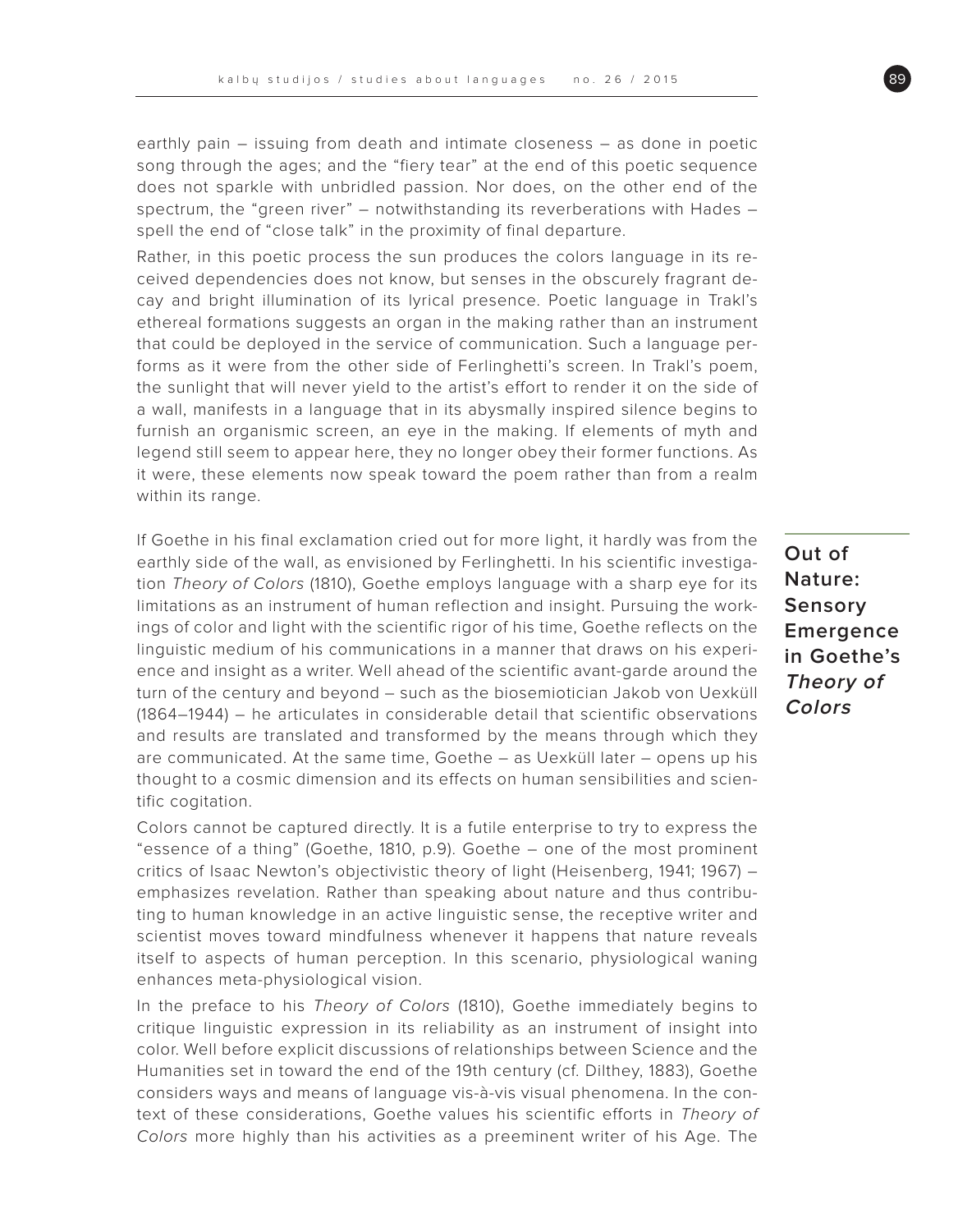sharpness of Goethe's critique of language surpasses a merely skeptical attitude toward linguistic possibilities. Rather, Goethe operates at the cutting edge of a linguistic awareness that recognizes language as instrumental but never ultimately reliable, let alone absolute. The visual realm and especially colors, however, bring to light salient peripheries of linguistic communication, such that language begins to speak of an otherness it will never govern or even contain in its own domain. In the realm of colors and of linguistic reflections thereof, Science and the Humanities around the time of Theory of Colors (1810) constellate in ways that precede and supersede the schism that develops between these widening fields a few decades later (Rickert, 1899).

Distancing his scientific writing from anthropocentric modes of expression, Goethe in Theory of Colors poses a "rather natural question" (1810, p.9) to which he provides an answer in the subjunctive. In this movement away from and outside of certainties, which is nevertheless tied to something "natural", Goethe also suggests a departure from an accumulative research model, in which one insight builds on the next in a consecutive and quantitative fashion. While investigating the workings of nature and specifically color may generate new scientific insights, such insights will not necessarily add to a further evolution of received knowledge. The first paragraph of Goethe's preface to Theory of Colors, notwithstanding its discursive clarity, proceeds in a subtle balance between linguistic propositions and conceptual indeterminacy:

Whether one may not have to mention light above all when speaking of colors is indicated, is a rather natural question to which we however will reply but briefly and honestly: since up to now so much and so many a thing has been said of light, it may seem questionable to repeat what has been said or to add to that which has been often repeated.

(Ob man nicht, indem von den Farben gesprochen werden soll, vor allen Dingen des Lichtes zu erwähnen habe, ist eine ganz natürliche Frage, auf die wir jedoch nur kurz und aufrichtig erwiedern: es scheine bedenklich, da bisher schon so viel und mancherlei von dem Lichte gesagt worden, das Gesagte zu wiederholen oder das oft Wiederholte zu vermehren.) (Goethe, 1810, p.9)

"[...] es scheine bedenklich" has an even wider resonance than rendered in the translation "it may seem questionable to repeat", since "bedenklich" places reflective questionability within the realm of thought, Denken. The question that arises in pursuing the phenomenon of light along the lines of well-established research touches upon thought in its qualitative difference from accumulative research activities. In this, Goethe prefigures Martin Heidegger's considerations in What Is Called Thinking? (Was heißt Denken? Heidegger, 1952), the latter himself engaged in a project before and beyond schisms between Science and the Humanities.

For Goethe, then, reflecting on light and colors involves a movement – energized by visual phenomena – away from an objectivistic discourse. Far from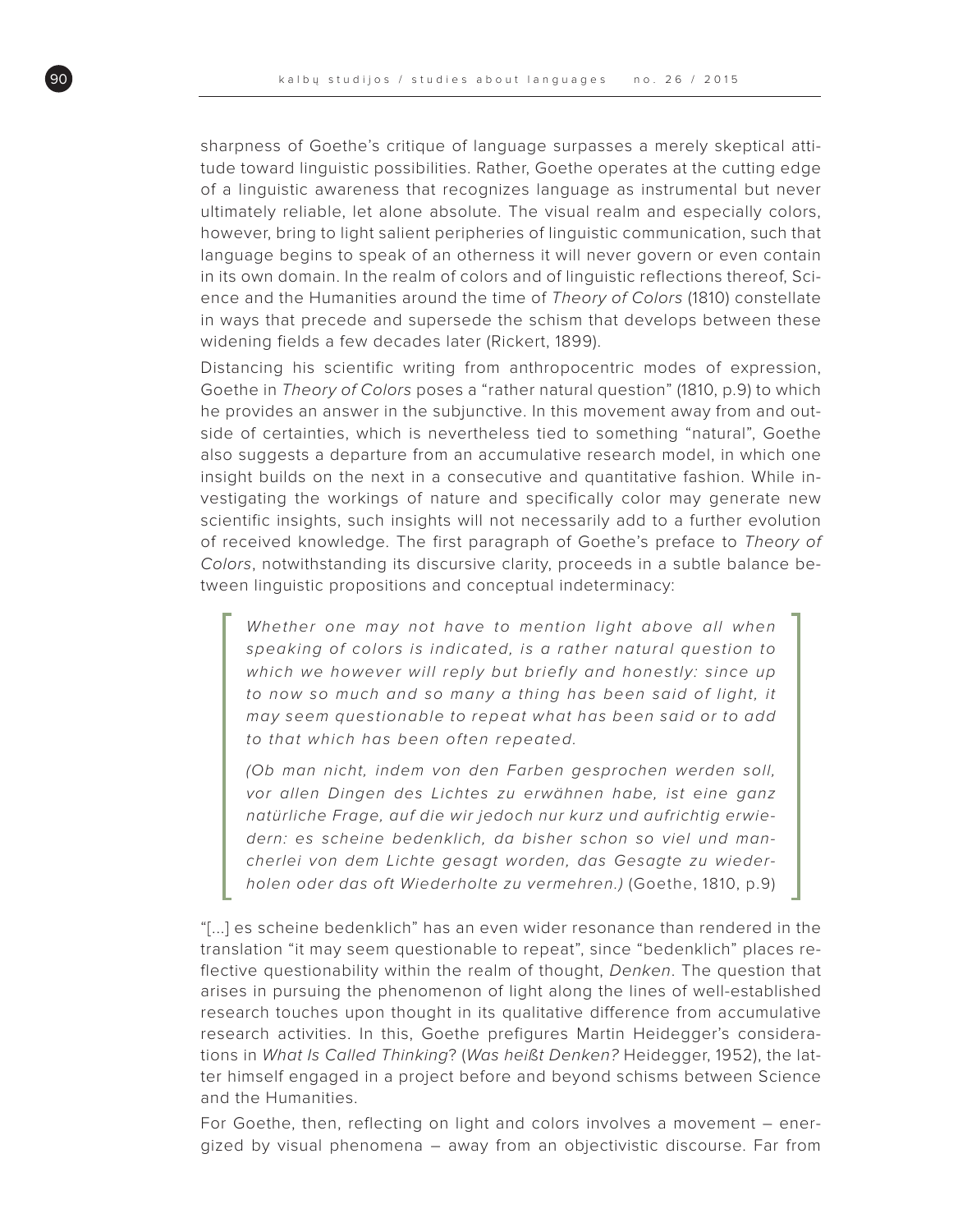comparatively assessing visuality vis-à-vis the written word, a certain conceptual weightlessness appears at the horizon of his exploration. This sense of lightness pervades language, its human speakers, and things alike. Goethe's thought does not compartmentalize linguistic and visual occurrences nor the human and material world. In pursuing light and its manifestations, Goethe moves freely across firmly drawn borderlines. In this spirit, the ontological status of things does not yield to linguistic expression. Goethe emphasizes a world of effects, and in the best of circumstances a certain thing's essence – "das Wesen jenes Dinges" – might be circumscribed by "a complete history" (Goethe, 1810, p.9) of its effects.

Such completeness remains utopian in the end. Human "character", which in Goethe's text appears seamlessly connected with things, will not emerge from a linguistic description but an assemblage of actions, and deeds will yield an "image", "Bild". This visual manifestation of a character, however, lacks the gravity of completeness. The image here does not present a complete likeness, but at least to some extent an impression, a mere picture of the greater totality that could be imagined. In his formulations, Goethe proceeds in the proximity of translational movements. As translare brings up a movement from one shore to the other, the "stepping toward" – "entgegentreten" – of a character image invokes a movement from the panorama of deeds, actions, and definitions toward the discerning activities of the viewer. "For actually", Goethe writes in the paragraph that culminates with this view of character manifestation,

we attempt in vain to express a thing's essence. We perceive effects, and probably a complete history of these effects at best encompasses the essence of that thing. In vain we try to depict a human being's character; if one assembles however human activities and deeds, a character image will emerge for us.

(Denn eigentlich unternehmen wir umsonst, das Wesen eines Dinges auszudrücken. Wirkungen werden wir gewahr, und eine vollständige Geschichte dieser Wirkungen umfaßte wohl allenfalls das Wesen jenes Dinges. Vergebens bemühen wir uns, den Charakter eines Menschen zu schildern; man stelle dagegen seine Handlungen, seine Taten zusammen, und ein Bild des Charakters wird uns entgegentreten.) (Goethe, 1810, p.9)

Light in the immediate sequence to these considerations, which undercut a foundationally linguistic presentation of the human being, appears in the latter's close pragmatic and experiential proximity: "The colors are deeds of light, deeds and sufferings" (Goethe, 1810). Goethe does not introduce the relationship between humans and light via a comparison. Colors are deeds of light and deeds are also performed by human beings. This agency of light is decisive for Goethe's reflections. The writer does not approach light as an object of investigation, but as a subject with its own communicative force that is not enclosed within the confines of human language. An element of revelation that will not be consummated by language comes into play here.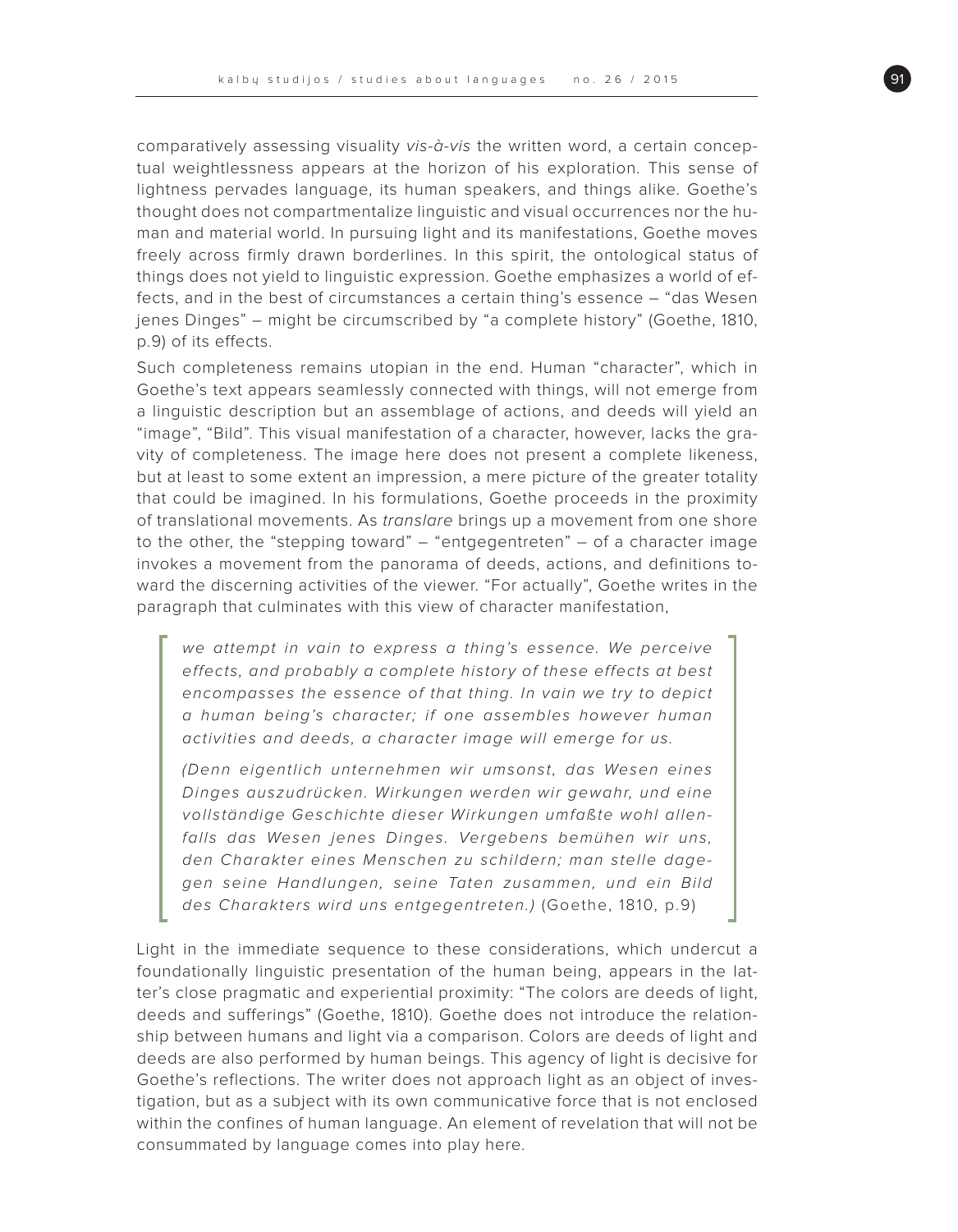It is striking that Goethe explicity includes suffering, an experiential dimension in his consideration of light, something he did not do just before in his reference to human character. Light in this instance partakes in a dimension that exceeds human life in the very domain that seems to characterize the latter strongly: that of subjective experience and suffering. In his early poetry, Goethe had celebrated the ability to suffer as a key feature of the human being emancipated from an ultimate authority: "Here I sit", he writes in his poem Prometheus (1773/74) that has become iconic for the breakthrough of a secular humanism (Falk, 2012), "forming humans".

In my image A species to be like me To suffer weep Enjoy and to delight themselves And to not acknowledge you As I.

(Hier sitz ich forme Menschen Nach meinem Bilde Ein Geschlecht das mir gleich sei Zu leiden weinen Genießen und zu freuen sich, Und dein nicht zu achten Wie ich.) (Goethe, 1790, p.231)

The "you" challenged and disacknowledged by this Prometheus is Zeus as named earlier in this poem. Decades later in Theory of Colors (1810), Goethe's emphasis falls elsewhere, on an agency of light that includes experiential vulnerability. Light signals a realm from which elucidation may come forth to be formulated, but not authoritatively captured by human scripture nor – as Goethe emphasizes– perception. Such light supersedes human perspectives. It is true, Goethe states, that light and colors relate in such a manner that the latter in summation may cast a comprehensive, "characteristic" (Goethe, 1810, p.9) picture of light. But this "relationship" – "Verhältnis" – between light and colors belongs to "nature" in its entirety. It is this "whole nature" ("ganzen Natur") which through light and colors may reveal itself to the "sense of the eye". Following the observation that colors, deeds, and sufferings are all but synonymous, Goethe further writes on colors:

In this sense we can expect from them insights about light. Colors and light, it is true, relate to each other in the most precise relationship, but we must think of both of them as belonging to nature in its entirety: for it is it ("her", "sie", in German) in its entirety that wants to especially reveal itself therewith to the sense of the eye.

(In diesem Sinne können wir von denselben Aufschlüsse über das Licht erwarten. Farben und Licht stehen zwar unter einander in dem genausten Verhältnis, aber wir müssen uns beide als der ganzen Natur angehörig denken: denn sie ist es ganz, die sich dadurch dem Sinne des Auges besonders offenbaren will.) (Goethe, 1810, p.9)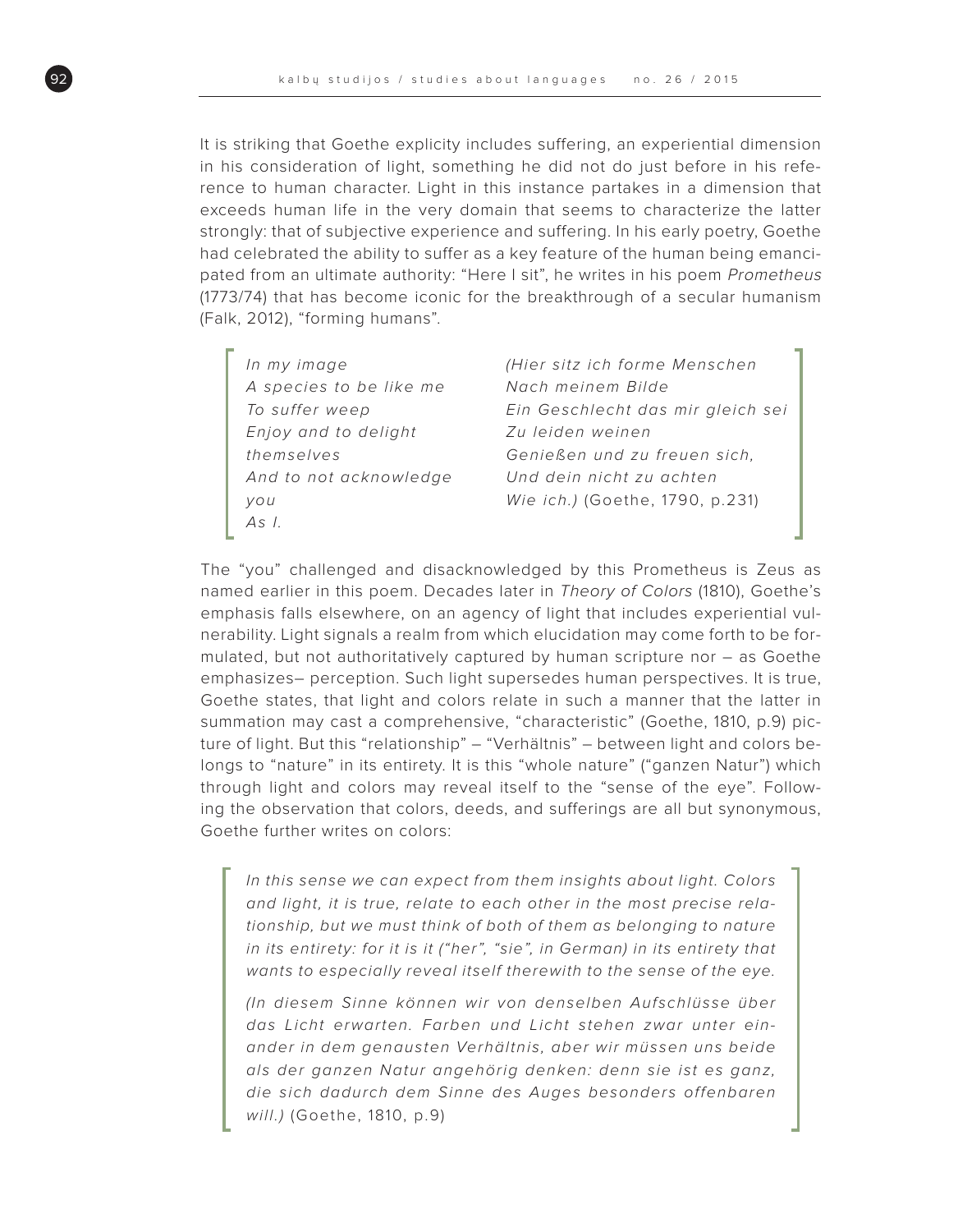At a later point in his treatise, Goethe takes the prevalence of light even further: the eye "owes its existence to light". In its animal preformations, he contends, the eye was inconsequential in its status among "mere auxiliary animal organs", "gleichgültigen tierischen Hilfsorganen" (Goethe, 1810, p.20), with gleichgültig carrying a connotation of "uncaring", unresponsiveness. Light in its creation of the human eye, then, not only generates a major organ but also imbues it with a certain feeling. This resonates with the "deeds and sufferings" (Goethe, 1810, p.9) of light manifesting in color. Light thus attains an interiority, turns into an "inner light" (Goethe, 1810, p.20) that is able to step toward, entgegentreten (Goethe, 1810, p.20), the outer light– in a verbatim reverberation of the character image's "entgegentreten", its movement toward the observer of various human activities (Goethe, 1810, p.9). The paragraph in its entirety reads:

The eye owes its existence to light. From mere auxiliary animal organs, light develops for itself an organ to become like itself; and thus the eye develops at the light for the light so that the inner light may move toward the outer one.

(Das Auge hat sein Dasein dem Licht zu danken. Aus gleichgültigen tierischen Hülfsorganen ruft sich das Licht ein Organ hervor, das seinesgleichen werde; und so bildet sich das Auge am Lichte fürs Licht, damit das innere Licht dem äußeren entgegentrete.) (Goethe, 1810, p.20)

If fleetingly, in this process the outer light acts like a canvas or page, offering the resistance necessary so that the inner eye can develop "at" (German "am"), i.e., in the immediate proximity of and contact with light. In this salient moment at which the eye begins to morph toward more differentiated shapes, Goethe's formulation "bildet sich" ("develops") activates a pictorial imagination, for "Bild" means "image" and the verbal form "sich bilden" suggests an activity on the eye's part. In this scenario, the fleeting impression of the canvas acquires some solidity: the eye undertakes a pictorial task in and–in the lightest sense of this preposition  $-$  *against* the light's zone of resistance. This artistically active eye performs "at" and "for" the light, in a novel conjunction of human activity and extrahuman perceptiveness.

If Ferlinghetti with Hopper desires to paint and write light on the side of walls and surfaces, Goethe thus – long before their labors – envisions a material resistance of light itself. At such a moment in Goethe's writing, light is not to be painted. Rather it is already there for the painter's and writer's eye to be recognized in the course of its own refinement. The imaginary brush and pen are guided by light rather than in pursuit of its realization – and capture– on the canvas or page. In this dynamic, Trakl's writing occurs closer to Goethe's than to Ferlinghetti's: distinctly independent from the coordinates of chronological linearity and historical sequence, light as presented by Goethe and poetically transformed by Trakl fosters a dialogue across centuries.

As seen by Goethe, light in its prevalence and primary force belongs to – a pan-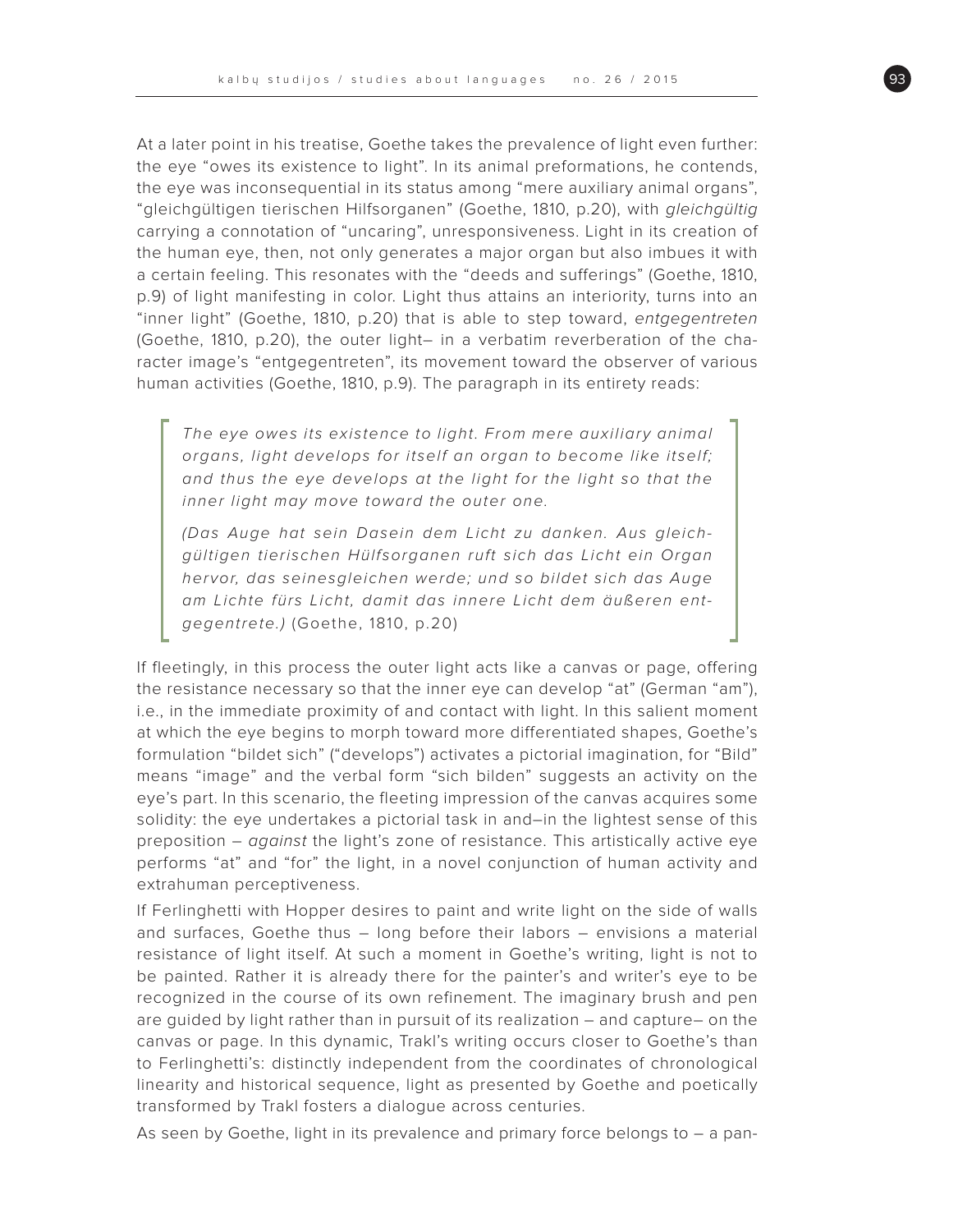theistically conceived (Klauck, 2003, p.3ff.) – nature as a most general and incomparably effective denominator. In a translinguistic sense, nature speaks. Reaching far beyond visual phenomena and engaging such phenomena in a vast multisensory spectrum, this all-encompassing nature pervades and creates senses known and unknown. Goethe alerts his readers to a most extensive perceptual register:

Likewise nature in its entirety reveals itself to another sense. Close your eyes, and open, sharpen your ears, and from the most gentle breeze to the wildest noise, from the most simple sound to the highest harmony, from the most intense, passionate scream to the most tender words of reason, it is only nature that speaks and that reveals its existence, its strength, its life and its circumstances so that someone who is blind, who has been excluded from that which is infinitely visible can grasp an infinite liveliness in that which can be heard.

(Eben so entdeckt sich die ganze Natur einem anderen Sinne. Man schließe das Auge, man öffne, man schärfe das Ohr, und vom leisesten Hauch bis zum wildesten Geräusch, vom einfachsten Klang bis zur höchsten Zusammenstimmung, von dem heftigsten leidenschaftlichen Schrei bis zum sanftesten Worte der Vernunft ist es nur die Natur, die spricht, ihr Dasein, ihre Kraft, ihr Leben und ihre Verhältnisse offenbart, so daß ein Blinder, dem das unendlich Sichtbare versagt ist, im Hörbaren ein unendlich Lebendiges fassen kann.) (Goethe, 1810, p.9)

Via the consideration of light, Goethe enters into an overall discussion of nature and indicates that the visual sense is paradigmatic for the sense of hearing and beyond, as he will also indicate for a multisensory universe. In the course of Goethe's considerations, again a subtle, but consequential turn occurs in which nature activates a sense that then develops toward its organismic refinement. In its semiosic depth, language in Goethe's wording partakes in this turn. The one who is blind is kept from perceiving the horizon which Jakob von Uexküll – who highly esteemed Goethe's research and writing and especially the Theory of Colors (Uexküll, 1920, p.30 f.; Kull, 2001, p.10) – will cast more precisely as an horizon delineating the onset of space beyond objects (Uexküll, 1920, p.34). To the blind one it is "versagt" (italics mine) – said prohibitively – to utilize eyesight for the perception of this outermost horizon.

In its linguistic reverberation, Goethe's formulation suggests that the powerful sense of hearing, developing as it does with eyes shut, takes off beyond the grasp, the sagen, speaking of language. This grasp no longer takes its impetus from an instrumentalized activity such as trying to paint the sun with brush in hand. Rather the activity of the blind one "can" or "may" ("kann") take place. It is a metaphorized activity that does not actually aspire to apprehending an infinite kind of liveliness. Goethe's "someone who is blind" is akin to Trakl's "One Who Departed". For the blind and departed ones, reality is not synonymous with objectifiable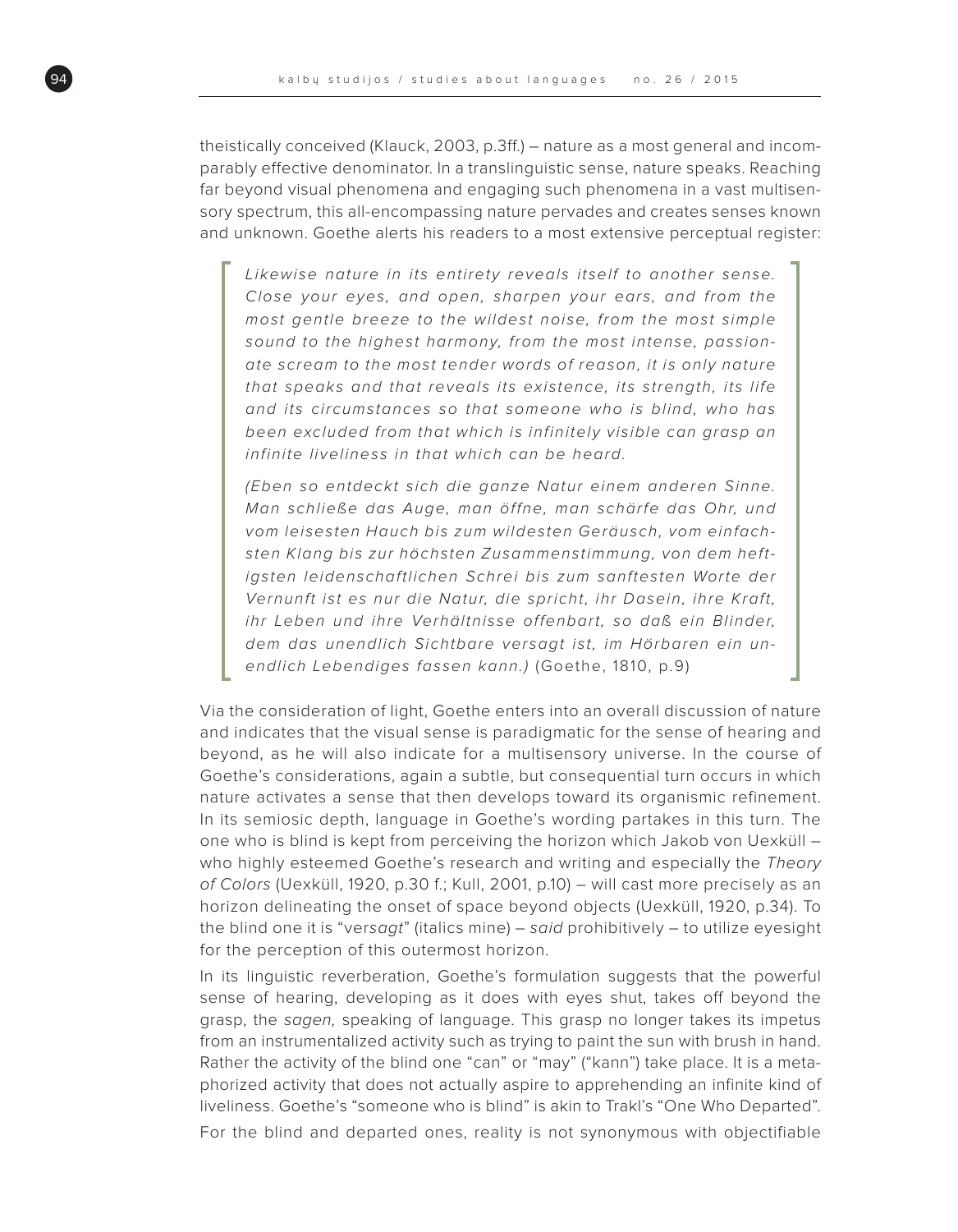spaces in which things are available to be taken. Both of these figures live and re-live in a world without walls. The "One Who Departed" moves freely through the chamber's demarcations, and the one who is blind does not even see what he well may "grasp". Both of these figures have a sense of an infinity which may appear in the course of their developing sensory capabilities. Again, an outer range – of imagination – constellates at which a newly developed organicity may find its resistance and novel realization. Like Trakl's "One Who Departed" moves about beyond categorical divisions and meets his counterpart – the "one who stayed behind" – in a strangely conversational space beyond time and objectivity, Goethe's blind one whose ears are turned toward infinity may grasp and experience something else, someone other on the very far horizon.

In this ultraextensive scenario visual and auditory phenomena will not attain singular significance, although visuality provides the focus for Goethe's considerations throughout his Theory of Colors. Again, as the scope of Goethe's analysis widens at the beginning of his treatise, the momentous turn occurs in which cosmic forces of nature, at first directed toward human perception, transform into a virtual screen at which newly developing sensory capabilities are beginning to be formed. In the following passage of his preface to Theory of Colors, Goethe speaks of a multitude of senses – some "known", others "misunderstood", still others "unknown" – and again of a resistant material that holds the promise of novel perceptions and furthermore, in this case, of a vastly encompassing awareness:

Thus nature speaks downwards to other senses, to known, misunderstood, unknown senses; thus it speaks to itself and to us through a thousand appearances. For the attentive one it is nowhere dead nor mute; even to the rigid body of the earth it has added a trusted one, a metal by whose smallest parts we should become aware of what happens in the entire mass.

(So spricht die Natur hinabwärts zu andern Sinnen, zu bekannten, verkannten, unbekannten Sinnen; so spricht sie mit sich selbst und zu uns durch tausend Erscheinungen. Dem Aufmerksamen ist sie nirgends tot noch stumm; ja dem starren Erdkörper hat sie einen Vertrauten zugegeben, ein Metall, an dessen kleinsten Teilen wir dasjenige, was in der ganzen Masse vorgeht, gewahr werden sollten.) (Goethe, 1810, p.9 f.)

This metal, probably iron whose magnetism provides an indication of the entire planet earth (cf. Schmidt, 1989, p.1076), fosters a sensory awareness of a vast phenomenon to which none of the "known [...] senses" in their physiological definitions will respond. Goethe arrives at that metal via a primary linguistic activity of nature, which speaks to senses known and unknown. Human attentiveness, aufmerksamkeit, picks up on this rich activity, which is furthered by close confidants of nature's communicative emissions such as a particular metal. In interacting with this metal, the human being in a dynamic of heightening awareness develops toward a sensory perception – and ultimately even a sense – of magnetism and planetary mass.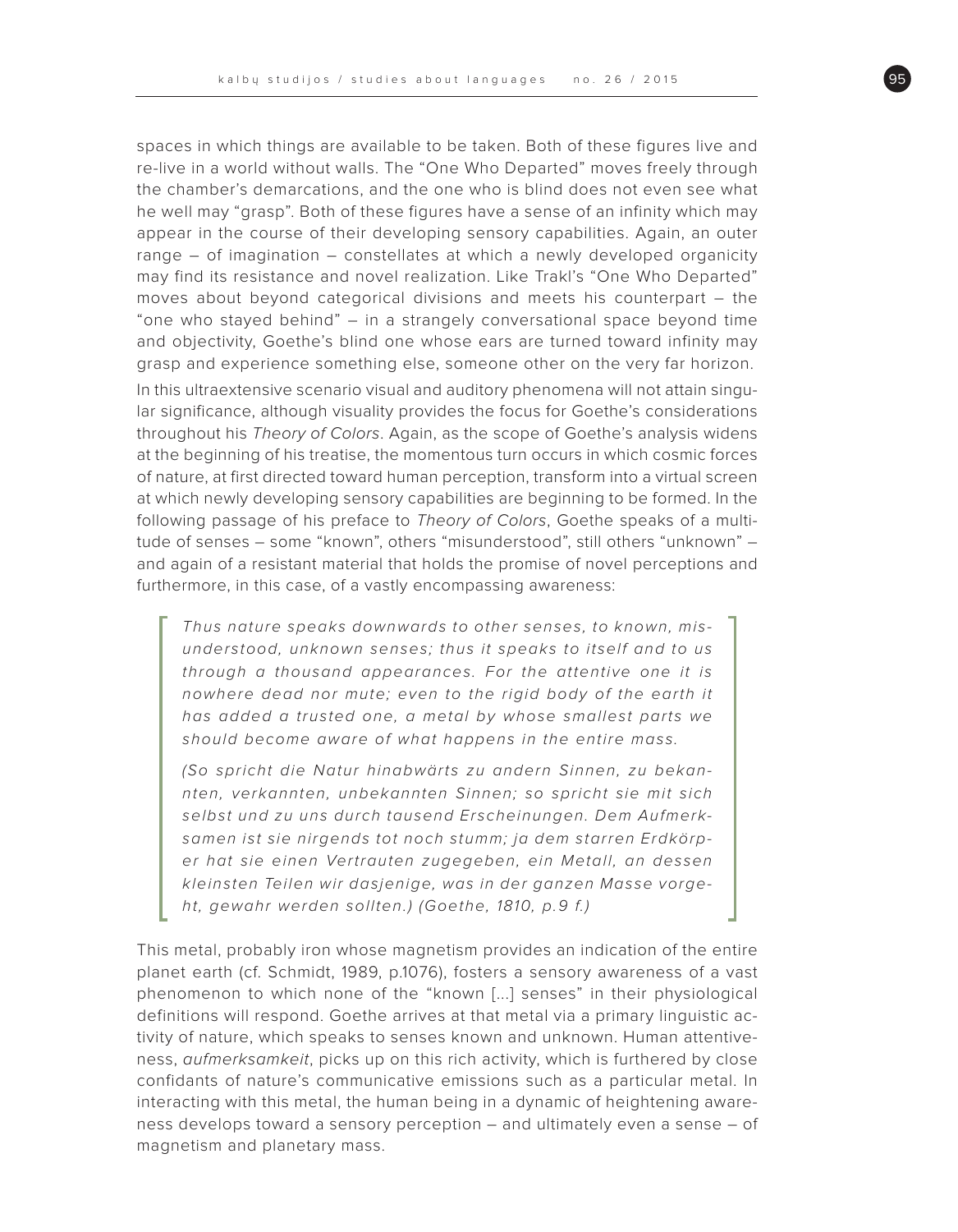Once again a decisive turn is in the making. Initially in Goethe's discourse, it is nature that speaks to and toward an abundance of senses apparent, hidden, and misapprehended. But nature's confidant provides a more specific counterpart for the sensory apparatus human beings might develop. By virtue of this specificity, human awareness, a sense for a highly significant phenomenon is potentially beginning to form. The tentative tone of Goethe's statement – "should become aware" – indicates the enormity of what might be achieved: new senses do not develop on a predictable trajectory, if they develop at all. But at the outer horizon of Goethe's explorations, formed here by a hard, resistant metal, a new realization, literally an in-sight may appear "by" or "on" smallest parts as on a screen or – in an artistic configuration – on a canvas.

In the linguistic body of Goethe's language, the enormity of such a realization resonates in "gewahr werden", to "become aware" in the range of that which is true, wahr. Potential sensory development as well as awareness, and ultimately a dynamic of in-sight in the proximity of truth appear as markers on an – for the moment – imaginary path to a new sense in response to nature's speech. In this turn, the language of nature, humanly received, engenders a sense and a response borne out but not created by human beings. The screen and canvas that appears at and as a horizon in this process waits to be seen, and truthfully so, but not as an object of or material for a singularly human process.

At the core of his preface to Theory of Colors (1810), Goethe envisions the activation of a language of nature through the development of new sensory abilities. Through nature's tutelage, new senses will grow. In speaking, nature fosters the development of senses that do not yet exist or do so only in a rudimentary fashion. In the linguistic actualizations of his writing, Goethe creates movements that undercut specific statements in most challenging ways: elements appear that are not beholden to even the primary categories of time and space. The language of nature thus stimulates human perception in ways whose outcome is radically unknown, and at the same time most promising in its possibilities. In this zone of revelatory onsets, time and space transition back toward their earliest manifestations and appear in statu nascendi. In Goethe's poetically inspired prose, there are movements reminiscent of the cradles of infancy, with time and space at their beginnings. Regarding the language of nature, Goethe writes:

As manifold, as entangled and incomprehensible this language may often seem to us, its elements however always remain the same. With its soft weight and counterweight, nature sways back and forth, and thus a here and there is developing, an up and down, a before and after, whereby all the appearances are constellated that come toward us in space and time.

(So mannigfaltig, so verwickelt und unverständlich uns oft diese Sprache scheinen mag, so bleiben doch ihre Elemente immer dieselbigen. Mit leisem Gewicht und Gegengewicht wägt sich die Natur hin und her, und so entsteht ein Hüben und Drüben, ein Oben und Unten, ein Zuvor und Hernach, wodurch alle die Erscheinungen bedingt werden, die uns im Raum und in der Zeit entgegentreten.) (Goethe, 1810, p.10)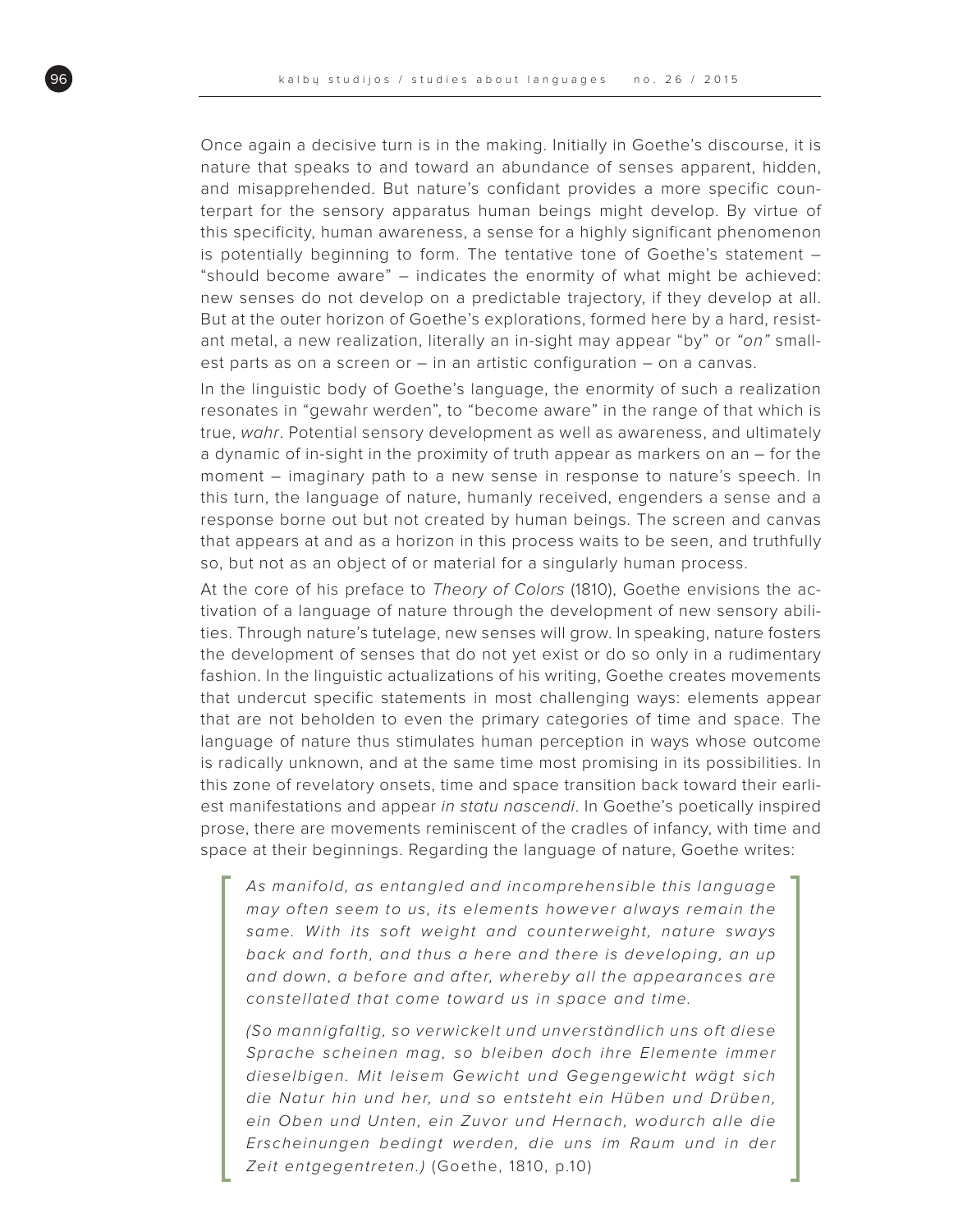While acknowledging the incomprehensibility of nature's language, Goethe nevertheless writes of "elements" that characterize this language consistently. These elements, however, are not isolated in a substantialist manner. Rather they are constantly moving in spectra between poles that may seem to indicate dualisms at first sight, but actually supersede any bipolarities through their incessant activity and change. These elements never rest in themselves, and their dynamic without beginning or end creates the vast array of appearances that move toward perceptive organs in space and time. In this elementary vision of nature's language, Goethe suggests a realm before and beyond the fundamental categories and coordinates through which reality is perceived in its established forms. Although proceeding within the range of linguistic means at his disposal, Goethe ventures into the zone of a language of nature.

In this zone where human space and time do not rule, but may begin to move into appearances to be perceived in a human fashion at some point, spatio-temporal phenomena appear in the cradle so to speak: Goethe evokes the rocking movements that calm and begin to orient the freshly emergent human being. Tellingly, Goethe notes "appearances", "Erscheinungen", which enter into human realization within the categories of space and time. In its German form, this visual inflection brings up a line between "reality" and "illusion", "real" Sein and "illusionary" Schein. In the zone in which appearances gain the contours – and "weight" – of "reality", neither the latter nor illusionary phenomena are firmly set in space and time. Appearances that move toward humans in this fluid spatio-temporal context much reflect the rocking motions in a more elementary realm. In their confluence with apparitions, these appearances occur in a spatio-temporal framework without which human beings would not be able to see at all: such fragile appearances are as conditional as constitutive for a sense of reality that always already incorporates illusion, Schein. With Schein in German also referring to the shining of light, Goethe's considerations of the language of nature connect even more strongly with his overall considerations of light in Theory of Colors.

In this scenario, the movement of "stepping toward", "entgegentreten" (Goethe, 1810, p.10), is of particular significance. Like the "engegentreten" of the "character image" (Goethe, 1810, p.9) after a large number of human activities and deeds have been observed and assembled, the "entgegentreten" of the appearances in a spatio-temporal world also involves an activity on the part of a visually inclined human being: the "image" of a character also evolves from the human effort of "putting together", zusammenstellen (Goethe, 1810, p.9); and the "appearances" (Goethe, 1810, p.10) that step forth in space and time indicate beginnings of an emergence from the cradle of earliest childhood, if not yet a toddler's successful steps.

In this dynamic where the language of nature moves far into human domains and where, most tentatively, a sense of human initiative stirs in suggestions of imagery and of appearances that are seen spatio-temporally rather than merely being received out of a vast transcategorical realm. Introducing a semiotic register avant la lettre, Goethe further enters into the linguistics of nature in its relationship to far reaches of human language. Again conveying back and forth movements reminiscent of the cradle, he assigns a more active stance to human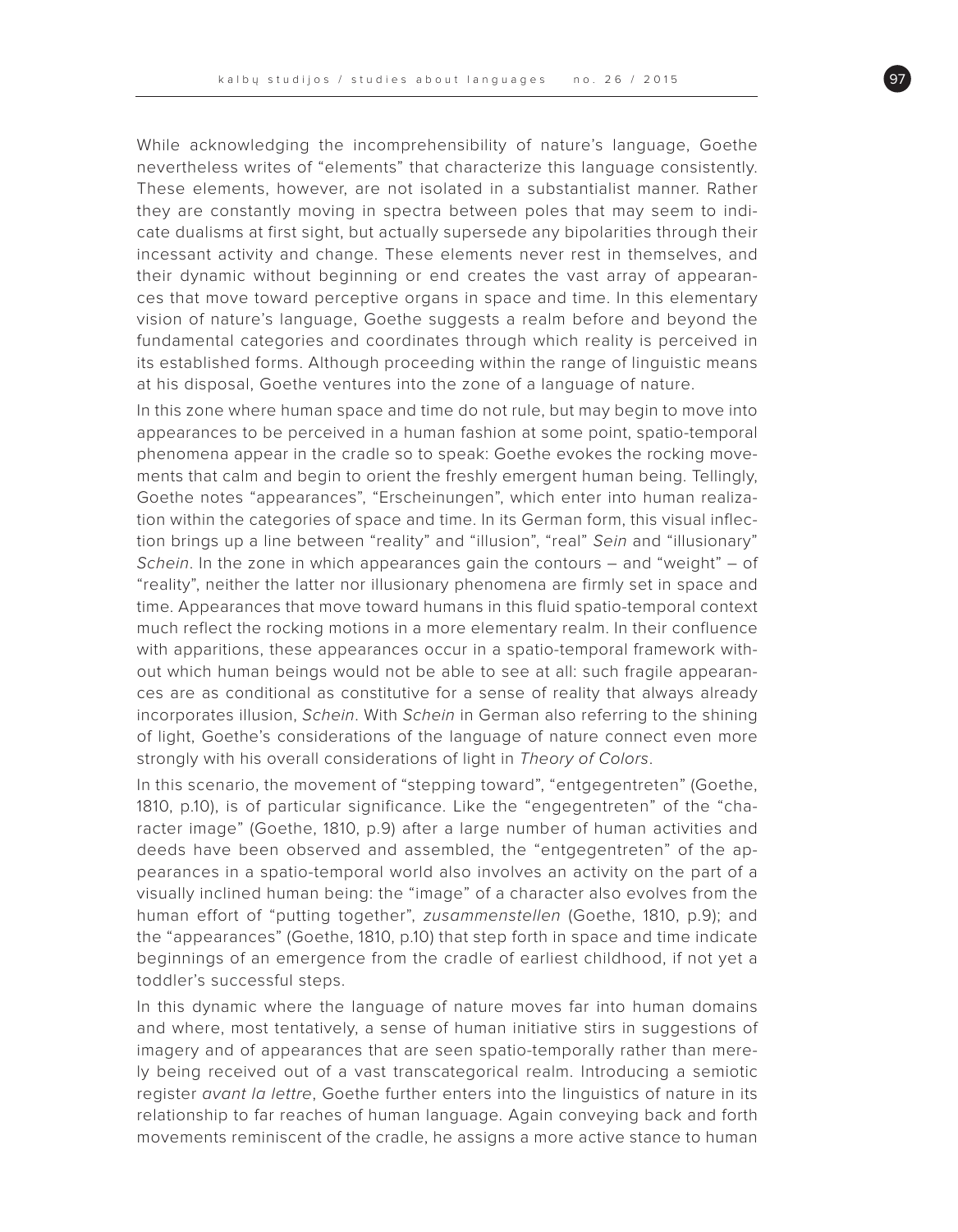language. In an ethereal range where language cuts loose from significatory focal points, Goethe connects "universal significations" ("universellen Bezeichnungen") of "nature's language" ("Natursprache" [Goethe, 1810, p.10]) with a theory of colors that fosters a relational linguistics at outer edges of human verbal communication and visual perception. Writing of most general movements of existence and life – cosmically conceived –, Goethe approaches a conception of human linguistics in its potential proximities to the language of nature: "However by believing in finding that weight and counterweight of unequal effect, one has also attempted to signify this interrelationship" between in-depth movements of nature. "Everywhere one has noticed and named", Goethe continues,

a more and less, an effectuating a counteracting, a doing a suffering, an advancing a holding back, a violence a restraining, a masculine a feminine; and thus a language, a symbolism develops, which one may apply to or use with similar cases as a metaphor, as a closely related expression, as an immediately fitting word.

(The German passage in its entirety reads:

Indem man aber jenes Gewicht und Gegengewicht von ungleicher Wirkung zu finden glaubt, so hat man auch dieses Verhältnis zu bezeichnen versucht. Man hat ein Mehr und Weniger, ein Wirken [sic] ein Widerstreben, ein Tun [sic] ein Leiden, ein Vordringendes [sic] ein Zurückhaltendes, ein Heftiges [sic] ein Mäßigendes, ein Männliches [sic] ein Weibliches überall bemerkt und genannt; und so entsteht eine Sprache, eine Symbolik, die man auf ähnliche Fälle als Gleichnis, als nahverwandten Ausdruck, als unmittelbar passendes Wort anwenden und benutzen mag.) (Goethe, 1810, p.10)

Following this cosmically imbued back and forth in which punctuation marks fall away, Goethe continues with his prefatorial considerations:

It was the major intention of the present work to apply these universal significations, this language of nature also to the theory of colors, and to enrich and enhance this language through the theory of colors and through the manifoldness of its appearances, and thus to facilitate the communication of higher perceptions among the friends of nature.

(Diese universellen Bezeichnungen, diese Natursprache auch auf die Farbenlehre anzuwenden, diese Sprache durch die Farbenlehre, durch die Mannigfaltigkeit ihrer Erscheinungen zu bereichern, zu erweitern und so die Mitteilung höherer Anschauungen unter den Freunden der Natur zu erleichtern, war die Hauptabsicht des gegenwärtigen Werkes.) (Goethe, 1810, p.10)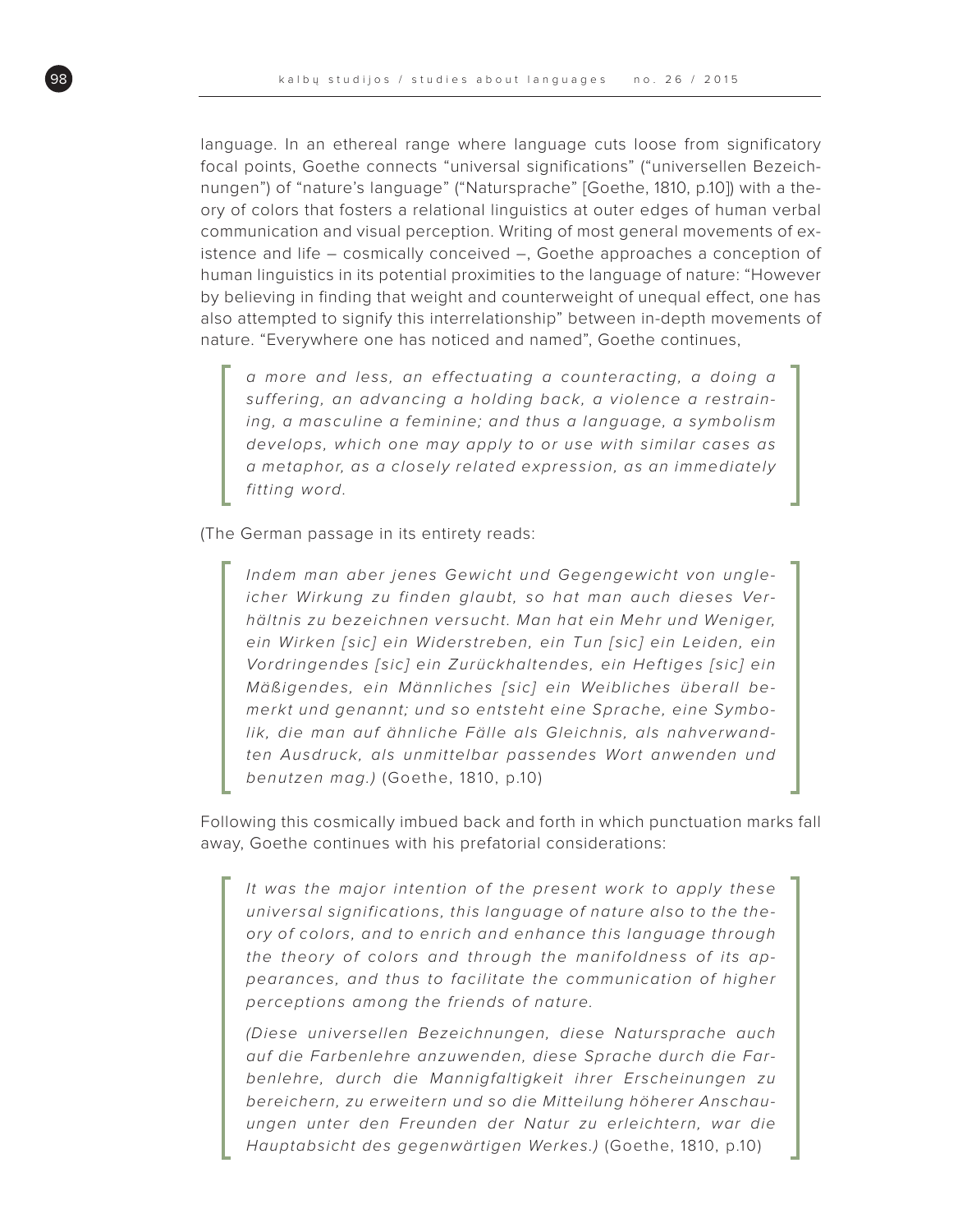Significantly, Goethe in this passage assigns considerable significance to human observation of colors, such that the language of nature, whose universal reach far surpasses human linguistic activity, may be enriched. The human turn that indicated itself most tentatively around the formations of character images and of spatio-temporal perceptions of earthly appearances, here – in semiotic prefigurations – takes on a more discernable shape.

The "universal significations" in nature's emergent language, although aligned with "symbolism", do not apply to the "cases" of human perception directly. The movements before the onset of spatio-temporal phenomena translate into "similar" scenarios via applications and usages that may come close to nature's language, but are not identical with it. Similarity and "closely related expression", particularly the language of the "metaphor", may be imbued with the movements of the language of nature and even yield "an immediately fitting word", but not present the immediacy of the universally valid "significations" of nature's primary communications. Conjunctions may fall by the wayside in cradle-like movements of human linguistics so that "an advancing a holding back, a violence a restraining" and everything else that may turn up in and around the cradle can happen with heightened immediacy. But such immediacies will not break through to the language of nature itself. In its connections with nature's language, the metaphoricity of human linguistic utterances may yield "a closely related expression", but not become part and parcel of nature's expressive repertoire itself (Goethe, 1810, p.10).

In ways that still await a full exploration in science and the humanities, the biosemiotician avant la lettre Jakob von Uexküll (1864–1944), born in Estonia, analyzes and linguistically casts–at decisive moments via metaphor–spaces and phenomena akin to those in Goethe's discussions of color and in the sensory emergences in his language as well as in Georg Trakl's entry into postlinguistic spheres. In Uexküll's novel conceptions of a theoretical biology, time and space change their shapes and even all but disappear in different environments, human and otherwise, depending on the particular "Umwelt", a term roughly translatable as "environment", "surrounding world" or, with regard to the innumerable individually existing umwelten, "self-worlds". Although Uexküll focuses on various perceptual worlds as apparent in sensory and motor manifestations of different organisms, in its wide semantic range German umwelt also touches upon "Weltanschauung", a deeply set and significantly formative way of regarding ("anschauen") the "world" ("Welt").

"There can be no living subject without time", Uexküll writes in A Foray into the Worlds of Animals and Humans (Uexküll, 2010), the title in its prevalent English-language translation, which significantly departs from the German wording that contains a plurality of Forays, and the richly meaningful Umwelten rather than the commonplace "worlds": Streifzüge durch die Umwelten von Tieren und Menschen (Uexküll and Kriszat, 1934). In a decisive reversal that relativizes time far beyond the hermeneutic interpretations of Wilhelm Dilthey's considerations in Experience and Poetry (Das Erlebnis und die Dichtung, 1905) and Henri Bergson's thoughts on the subjective dimensions of experience (Bergson, 1889),

**Before Scaffolding: Optic Semiosis in Uexküll's A Foray into the World of Animals and Humans: with A Theory of Meaning**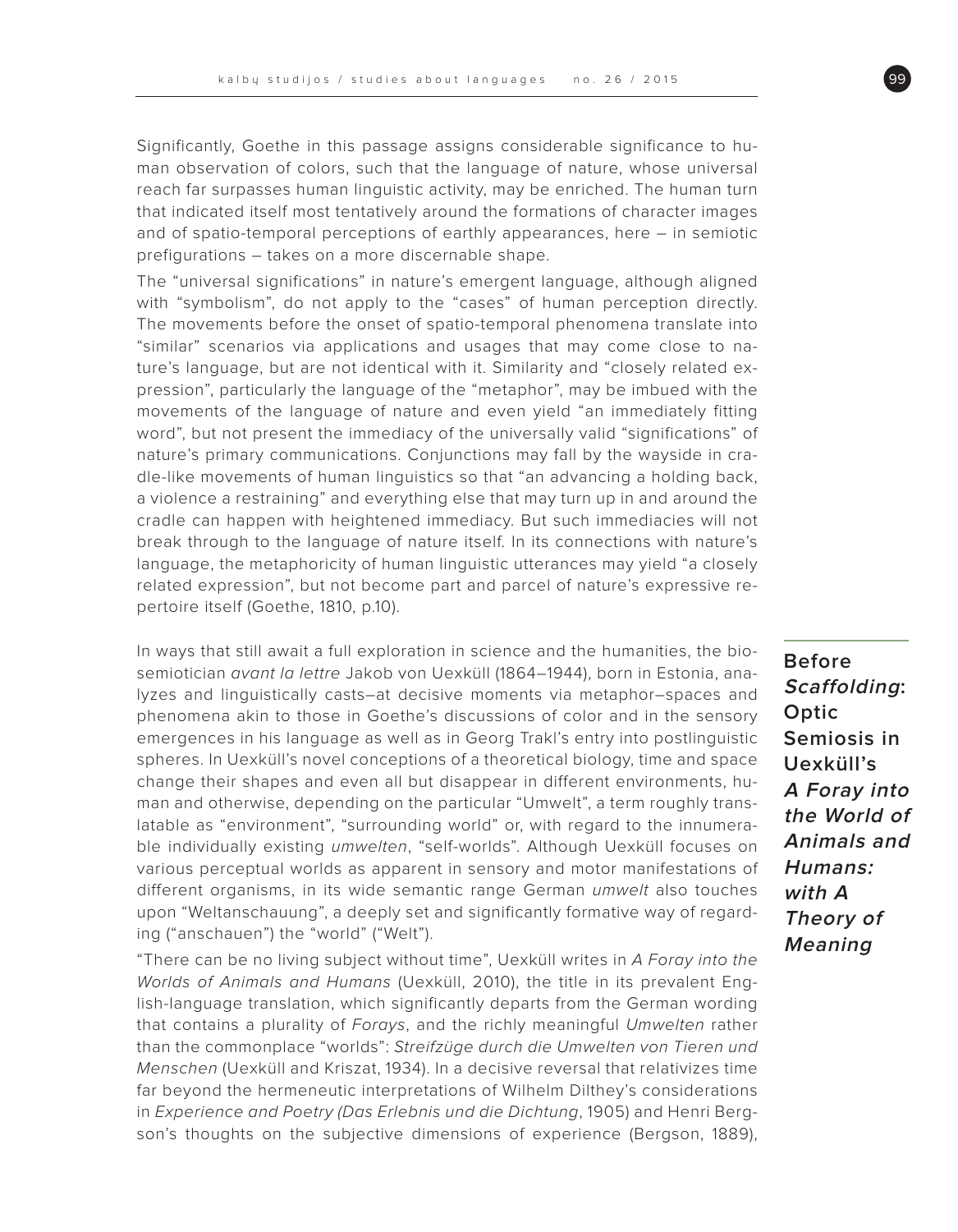Uexküll writes: "Without a living subject, there can be no time" (1934, p.52). He continues: "We shall see in the next chapter that the same is true of space: Without a living subject, there can be neither space nor time."

The "living subject" in Uexküll prominently includes zoological worlds. The bird in Trakl's "To One Who Departed Early" appears more sharply in this context. Translated as "blackbird", German Amsel – the latter being connected with blackness in its Indogermanic roots (cf. Kroonen, 2013, p.25f.) as well – in this poem invokes a realm in which the lines between life and death, human words and avian song turn porous (cf. Adorno, 1973, p.105). The color black in this occurrence – as colors throughout Trakl's work (cf. Kirschner, 1995) – resists interpretation in symbolical directions. No particular take on this bird's color will define its own enigmatic range. In Goethe's Theory of Colors and Uexküll's explorations of various kinds of umwelt, preset judgments and orientations evaporate as the bird's singing at the darkening wall meets with human perceptions. The waning light, while mysteriously evocative, is akin to the impending blindness that characterizes the but human organ before the purple source of light. Once you look into the sun, nothing remains as is.

The shadows that appear in the sun indicate a decomposition of the human eye and, at the same time, the onset of a perceptual reconstitution in the abundance of light. If there is a beginning in this shadowy decay, it does not originate in humankind. In these shadows, an organ of sight begins to appear responsive- $Iy -$  as envisioned by Goethe in his Theory of Colors, and as Uexküll cites it for example in his reference to Johannes Müller who points out the reactive versatility of the optic nerve which transforms "waves in the ether, pressure, or electric currents" into "the sensation of light [...]" (Uexküll and Kriszat, 1934, p.47).

Already in Theoretical Biology (1920, tr.1926), Uexküll further relativizes the notion of an independent subject, with consequences for the concepts of time and space. Not only are time and space malleable such that they do not provide an objective orientation for the subject that shapes them to begin with, but these seemingly fundamental coordinates are always already "merely forms of our human intuition" (Uexküll, 1920, tr. Uexküll, 1926, p.52). In his discussion of the place and significance of space and time for the orientation of living beings, each within a singular umwelt, Uexküll introduces the metaphor of scaffolding, "Gerüst": a key semiotic, more specifically semiosic concept whose path-breaking appearance in Uexküll (1920; 1934) awaits wider acknowledgment (cf. Kudszus, 2015). Space and time, Uexküll develops, are not absolutes but orientational coordinates through which the numerous characteristics in various realities can be structured meaningfully. Spatio-temporal scaffoldings, as erected in the worlds of different living entities, provide a most necessary orientation without which perception would turn chaotic. In the end, however, such a *gerüst* in its different manifestations is merely a construction. Space and time as constituent ingredients of the *gerüst* will fade away and vanish once this construction ceases to exist.

In A Foray into the Worlds of Animals and Humans (1934, tr. 2010), Uexküll further emphasizes the interdependence of space and time with 103 scaffolding, "Gerüst":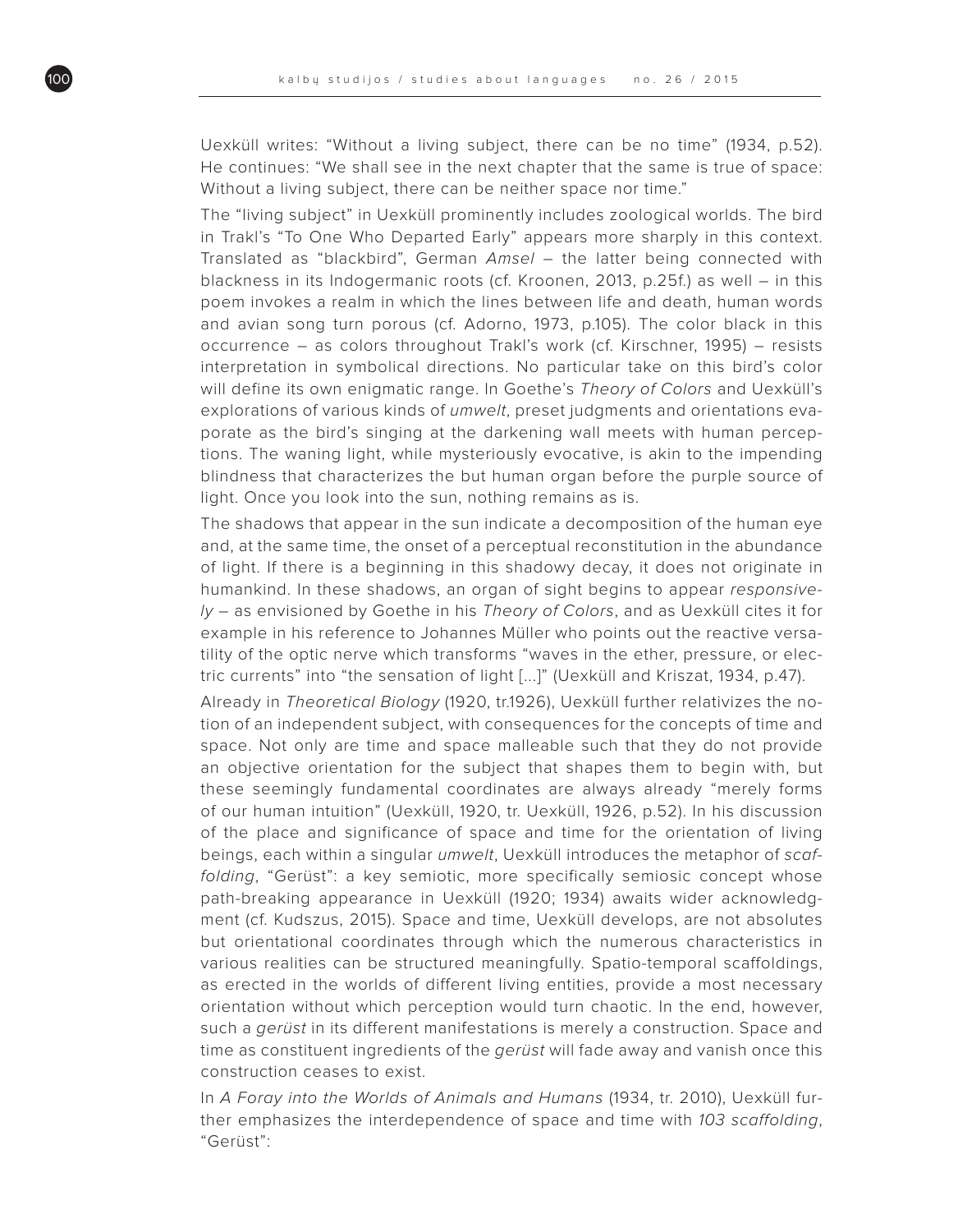Space and time are of no immediate use for the subject. They gain in significance only when numerous cue-carriers need to be distinguished that would collapse without the temporal and spatial scaffolding of the umwelt. But such a scaffolding is not necessary with very simple environments that harbor a single cue-carrier.

(Uexküll's German reads:

Raum und Zeit sind von keinem unmittelbaren Nutzen für das Subjekt. Sie gewinnen erst dann Bedeutung, wenn zahlreiche Merkmale unterschieden werden müssen, die ohne das zeitliche und räumliche Gerüst der Umwelt zusammenfallen würden. Ein solches Gerüst ist aber bei ganz einfachen Umwelten, die ein einziges Merkmal beherbergen, nicht vonnöten.) (Uexküll and Kriszat, 1934, p.48)

Uexküll here illuminates, if somewhat inconspicuously, a realm outside of the perimeters of human perception. Beings with a very simple umwelt can exist without a spatio-temporal *gerüst*. The German range of semantic associations in "Gerüst" contributes to Uexküll's probing of the difference between umwelten that are spatio-temporal and those that exist without such a system of coordinates. In gerüst there is a resonance of "Rüstung", armor: the spatio-temporal gerüst protects from the perceptual chaos that lurks away from time and space. In its historical dimensions, gerüst as well as scaffolding also calls executions to mind, such as by guillotine. In its peaceful uses, gerüst, scaffolding appears on the side of houses to be restored or painted. In the immediate proximity of this metaphorization of space and time via gerüst, Ferlinghetti/ Hopper's ultimate desire appears, namely that of painting sunlight on the side of houses. In this desire, the workings and deployments of light coalesce with the space and the time in which art and writing strive to take their course.

As an ultimate desire, which touches upon the very conditions under which – not only – human life may unfold, painting sunlight onto the surface that demarcates a human dwelling also brings about inklings of death. When Goethe cries out for more light in his last moments, it is apparent, especially with regard to Theory of Colors (1810), that in the end light eludes the human grasp: there will never be enough light, especially not for the artist and writer who tries to give it shape on a wall, canvas, or any other material offering a surface to the movement of the brush or the pen.

In Goethe's Theory of Colors, light creates the organs that perceive it, which then, in decisive turns that characterize human and other earthly activities may guide efforts to form the cosmic influx from spatio-temporal vantage points. In the face of death and the utter simplicity it brings, with light hardly seen any more and at the same time with another light beginning to be perceived away from the coordinates – off the gerüst as it were – Goethe's exclamation may well reflect as much a final wish as an astonishment at the glimpse of a world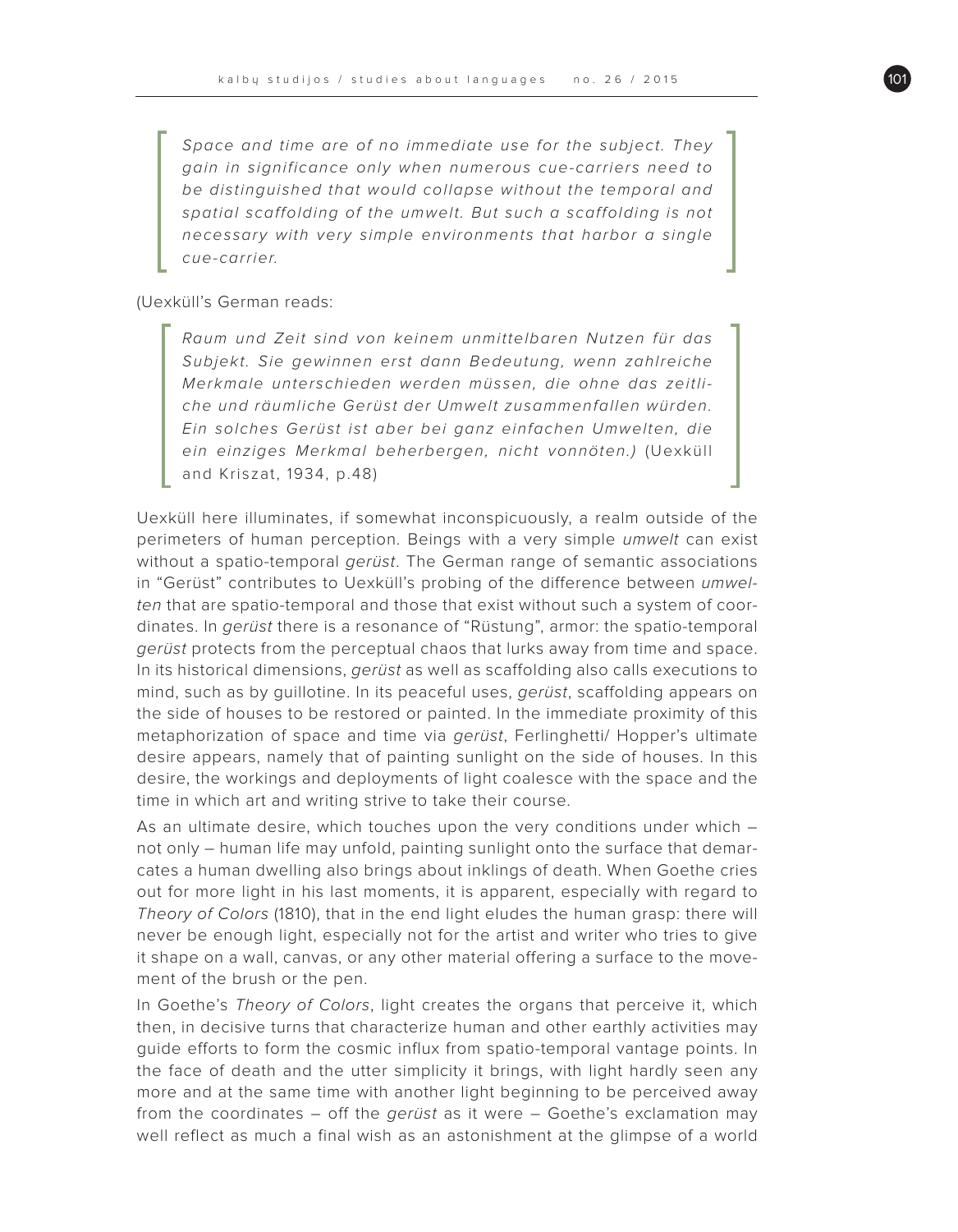outside of the constraints of space and time. Similarly, Ferlinghetti's – and Hopper's – light to be painted on the side of a house, were it ever to appear on this domestic surface, would spell the end of painting.

In these echoes, associations, and interrelations, the ever-elusive workings of a cosmically conceived light beyond the various perceptions of light in living entities enter, if obscurely in their metaphysical range, into linguistic and artistic formations. Probed with Uexküll's invocational sensibilities beyond a narrowly abstract language in mind, Goethe's Theory of Colors and Ferlinghetti's ever-desirous reflection on painting sunlight gain a resonance that, in a most arresting turn, touches upon a transitional zone between life in very simple forms and humano-animalistic complexities, the former in its all but unimaginable receptiveness for emanations of light, the latter in its activist inclinations toward a light that eludes being captivated on the canvas or the wall, or in the legendary final exclamation. When Uexküll brings up very simple environments, the gerüst as scaffolding, armor, auxiliary construction falls away, and another kind of brush comes forth. "This possibility", Uexküll writes with regard to employing a spatio-temporal gerüst for orientation,

does not exist for the see urchin. Its cue-carriers, which consist of graded pressure stimuli and chemical stimuli, form entirely isolated factors.

Some sea urchins respond to each darkening of the horizon with a sting movement which, as can be seen in fig. 19a and b, adversely and in an equal manner affects a cloud, a ship, and the real enemy, namely the fish. However this representation of the environment is not sufficiently simplified yet. There is no mention of the sea urchin transferring the darkness cue-carrier into space, since the sea urchin does not possess an optic space, rather the shadow only registers like a slight movement of a cotton ball across the light-sensitive skin. To represent this was technically impossible.

(Diese Möglichkeit besteht für den Seeigel nicht. Seine Merkmale, die sich aus abgestuften Druckreizen und chemischen Reizen zusammensetzen, bilden völlig isolierte Größen.

Manche Seeigel beantworten jede Verdunkelung des Horizontes mit einer Stachelbewegung, die sich, wie Abb. 19a und b zeigen, in gleicher Weise gegen eine Wolke, ein Schiff und gegen den wirklichen Feind, nämlich den Fisch, auswirkt. Nur ist die Darstellung der Umwelt noch nicht genügend vereinfacht. Es ist nicht die Rede davon, daß das Dunkelmerkmal vom Seeigel in den Raum hinausverlegt wird, da der Seeigel keinen Sehraum besitzt, sondern der Schatten nur wie ein leichtes Dahinfahren mit einem Wattebausch über die lichtempfindliche Haut sich auswirkt. Dies darzustellen war technisch unmöglich.) (Uexküll and Kriszat, 1934, p.52)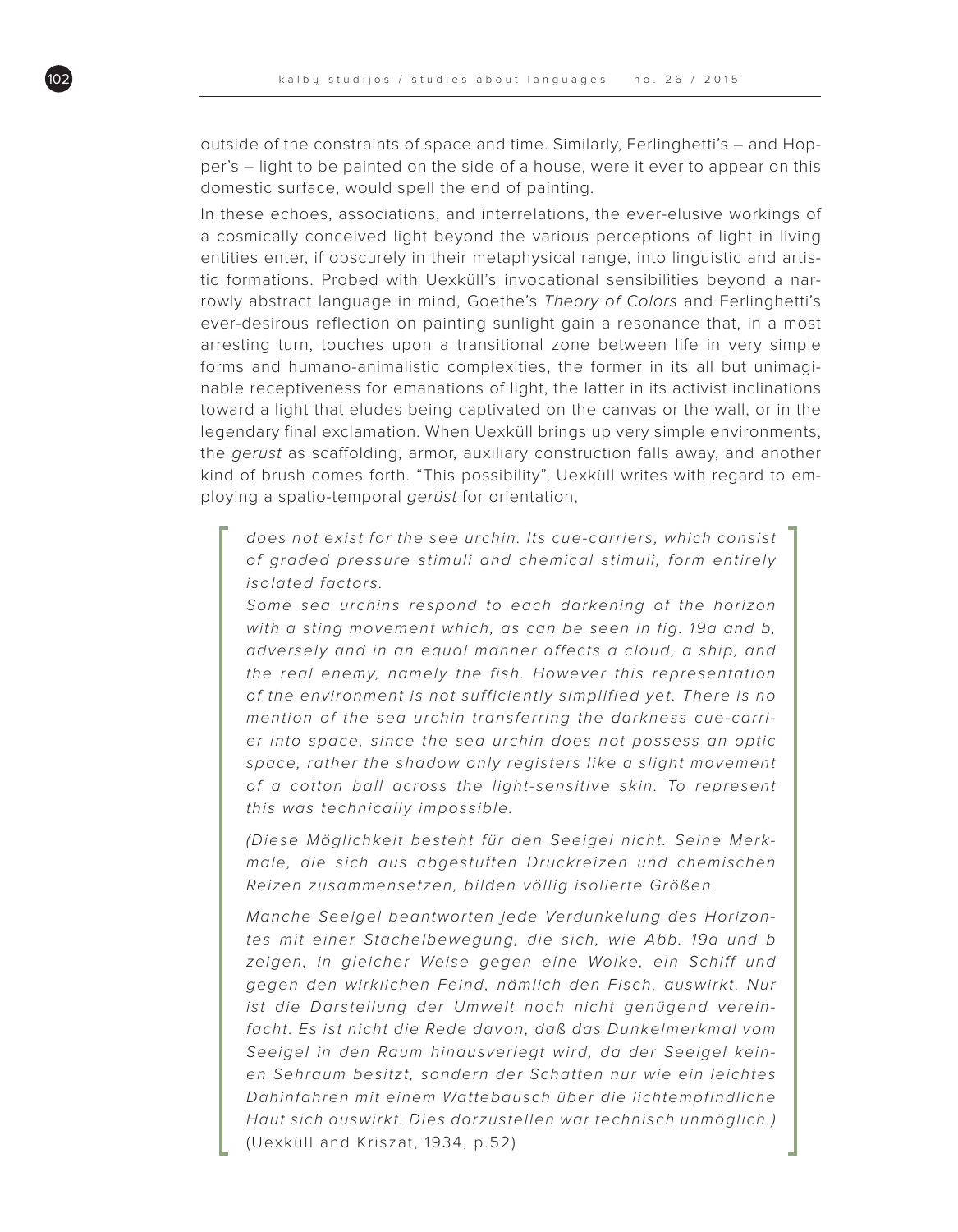With this vision of the cotton ball registering on light-sensitive skin–akin to a brush moving across a canvas or a wall–human endeavor gives way to an animalistic sensibility both primitive and transcendent. Representational and technical possibilities do not reach into realms beyond or before the range of relatively complex living organisms. While the latter live in their various umwelten, very simple entities like the sea urchin exist in vast spaces in which phenomena like light and shadow reach them more directly, without perceptual editing or translating into each and every specific system. The sea urchin in its unmediated, non-buffered sensitivity thus forms a kind of canvas for the workings of light before they are subjected to human or animal editing or translation. More specifically, the urchin's canvas consists of skin. Once this skin is touched by a certain modulation of light, with the horizon turning darker, a response occurs via a sharply pointed movement: the canvas turns alive in an activity of its own, a secondary act that is conditional on the preceding registration of light. Rather than moving toward a canvas in an instrumentalized fashion so that light might appear on a surface once blank, the sea urchin's sting movement issues from the skin that has been activated by the sun. No longer is there a dichotomy between a surface and an activity like painting through which light would be rendered to be seen henceforth.

In an immediate manner, without any translational delay or perspectival work from the standpoints of a *gerüst*, light now casts itself on a sensitive terrain.

Uexküll refers to the receptive nature of the sea urchin's skin, which in its exquisite sensibility and primary significance is reminiscent of the very young human's skin ego (Anzieu, 1985). The infant's rich dermatic life and the urchin's sensitivity to light and shadow register and respond to a small set of cue-carriers, and in the case of the sea urchin to just one such merkmal. In the latter case, while there is receptivity reaching high into the skies, Uexküll registers but one response, but this response occurs at a ground zero of signification that furthermore resonates with Goethe's reflections on the eye's turn outward once it has received the influx of the light of nature. Strikingly even in a literal zoological sense, Uexküll's sea urchin performs the crucial turn toward an active entry into its umwelt by performing an outward movement, a "sting movement" triggered by the shadowy brush, within a wide horizon: the shadow may issue from a cloud





Fig. 1. (19a). Environment of the Sea Urchin.

Fig. 2. (19b). Umwelt of the Sea Urchin.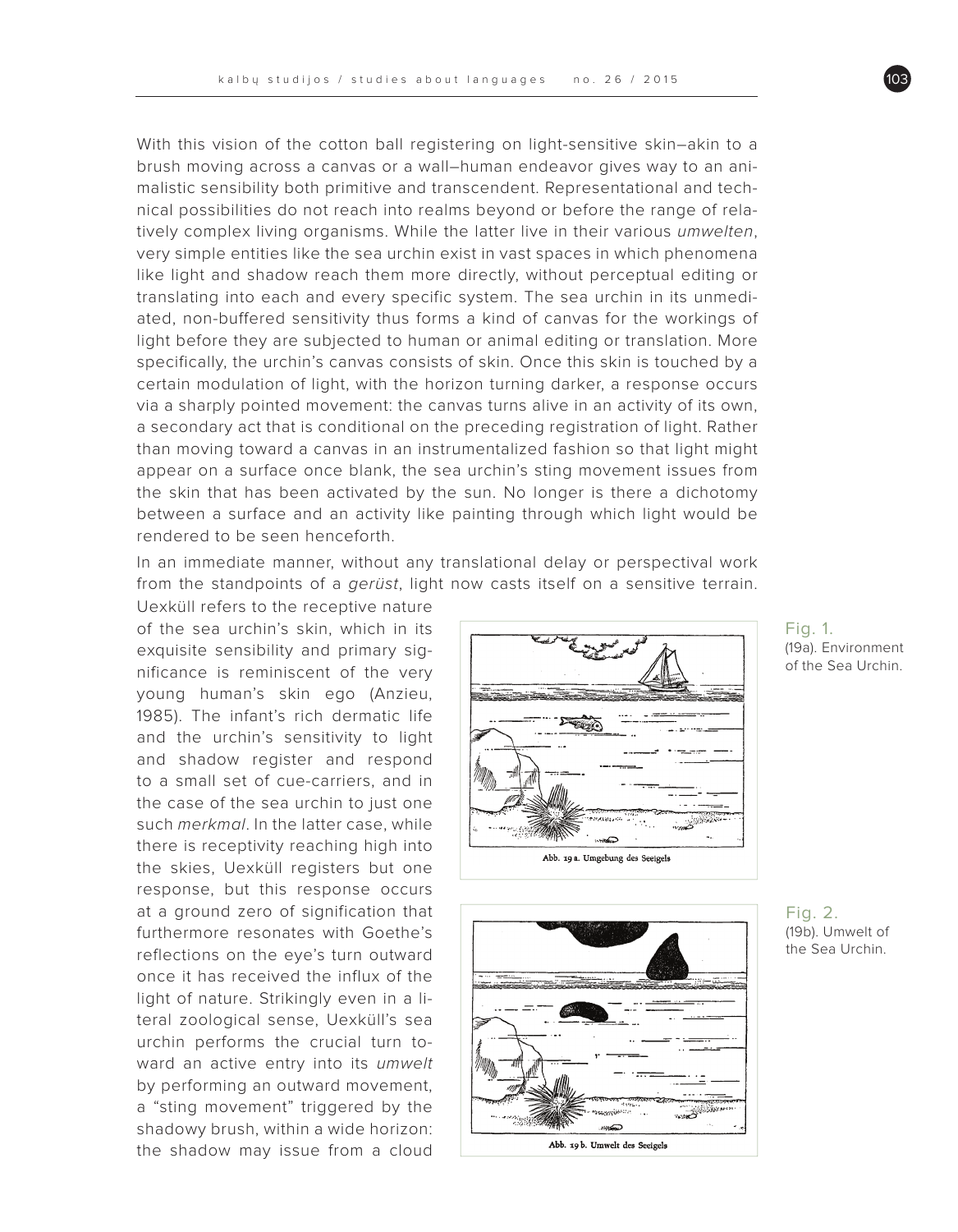or a ship or a fish. Thus the sea urchin's response to its one and only cue relates not only to the rudimentary development of the optical organ in Goethe's Theory of Colors, but also to the shadow seen in Trakl's "purple sun" (1909) from which a realm past life and death, reality and illusion emerges, with walls evaporating and thus no longer available for the willfully guided brush and pen. In this semiosic realm, techniques no longer matter. As Uexküll writes, it is "technically impossible" to pictorially "represent" the sea urchin's response to the optical events in its wide horizon (Uexküll and Kriszat, 1934, p.52).

In its response to the shadow's – metaphorical – brush, Uexküll's sea urchin, then, brings modulations of light to its *umwelt* by way of its now pointed stings. This sea urchin, itself a canvas-like surface for the shadow brush, which depends on the workings of light, thus motions toward its own horizon and canvas, the surface that somewhere delineates the environmental "bubble" (Uexküll and Kriszat, 1934, p.46) in which its life occurs. In a most initiary, semiosic sense this urchin out of its waters displays the instruments that turn – resonating with Goethe – the light of nature around such that one day it could be imagined on a canvas or even a wall marking a human's habitat. The toddlers, who in Daniel Stern's account (1990) utter their own enigmatic words as they see the sunlight on the floor, are not as far away from Uexküll's sea urchin as the adults who correct these early utterances so that they may fit into human dictionaries. Human linguistics in its departure from the seemingly amorphous sea of early expression also foregoes the chance to paint sunlight on its walls, which in their stationary definition are bound to stand apart from nature.

**Invisible Atmosphere: Uexküll's Theoretical Biology** In Uexküll's pioneering Theoretical Biology (Theoretische Biologie, 1920), the metaphor of the canvas in its connection to both art and biology occurs in a key fashion. Not unlike Goethe in Theory of Colors (1810), Uexküll combines scientific acumen and artistic sensibilities. With the canvas metaphor, the latter furthermore prefigures the architectural canvas manifest in the wall of human habititation as it appears in Ferlinghetti and Hopper. A pivotal passage in Theoretical Biology provides insights on human and extrahuman perception. This passage also stimulates additional reflections on the relativity and even interchangeability of reality and illusion in postcategorical contexts:

The extended forms, as it were, the invisible canvas on which the panorama of the world surrounding each one of us is painted, by giving bearing and form to the local signs underlying the colors. Vis-à-vis the world panorama there is no other standpoint than that of our own subject, because the subject as observer is at the same time the builder of his world. An objective picture of the world, which should do justice to all subjects, must necessarily remain a phantom. (Uexküll, 1926, p.40 [tr. modified])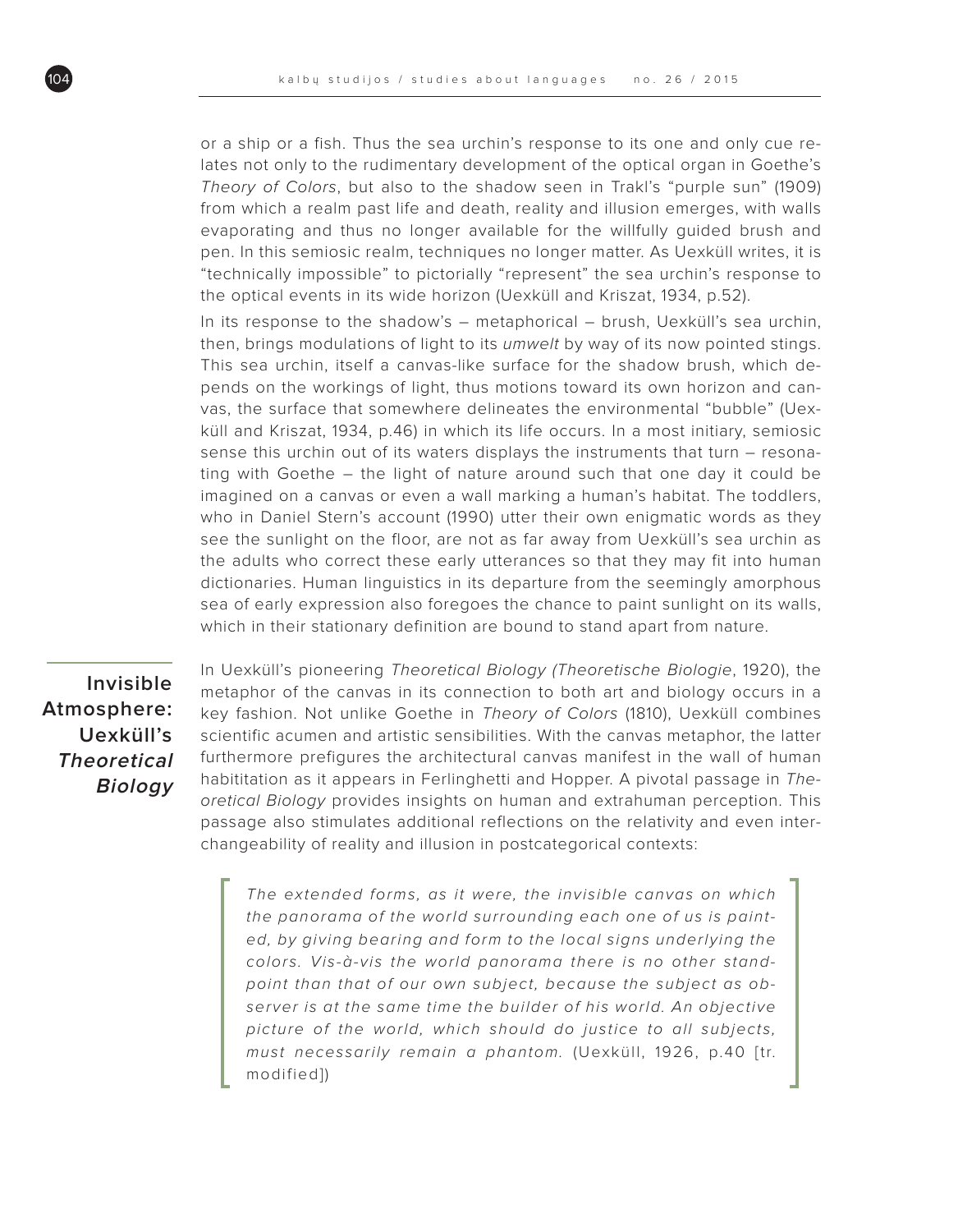(Das Ausgedehnte bildet gleichsam die unsichtbare Leinwand, auf die das Weltpanorama, das jeden von uns umgibt, gemalt ist, indem es den die Farben tragenden Lokalzeichen Haltung und Form verleiht. Einen anderen Standpunkt gegenüber dem Weltpanorama als den unseres Subjekts gibt es nicht, weil das Subjekt als Beschauer zugleich der Erbauer seiner Welt ist. Ein objektives Weltbild, das allen Subjekten gerecht werden soll, muß notwendig ein Phantom bleiben.) (Uexküll, 1920, p.36f.)

In Uexküll's terms, "the extended" is the space beyond in which there are no more cue-carriers ("Merkmale") "by which we can measure its magnitude, let alone divide it up into parts" (Uexküll, 1920, p.35). It is an ultimate outer space where a certain nothingness reigns. In assigning the formation of an "invisible canvas" ("unsichtbare Leinwand") to the extended, Uexküll thinks of the eye's spatial workings that depend on discernible features and their interrelationships. The extended, then, creates an outermost horizon for the eye's perceptual abilities.

As to be expected in the relational contexts of his research and thought, Uexküll does not cast this horizon and canvas in or as a firmly set framework. Rather this horizonal canvas resembles a membrane through which some properties travel without being perceived by human eyes. The nothingness of the extended "corresponds rather", Uexküll states, to a Buddhist's Nirvana by being always present as "background for all form and all motion" (Uexküll, 1920, p.34). Although invisible, the extended thus has, as Uexküll puts it, a "strong atmospheric value":

The objectless, completely motionless, extended is not nothingness, which has extension among its lacks, but it rather corresponds to the Buddhist Nirvana. It is invisible, non-apprehensible and yet of necessity always present, and it possesses a strong atmospheric value, since for all form and all motion, it serves as a background toward which the seeking eye must ceaselessly strive. (Uexküll, 1926, p.37 [tr. strongly modified])

Das Gegenstandslose, völlig Ruhende, Ausgedehnte ist nicht das Nichts, dem auch die Ausdehnung mangelt, sondern entspricht eher dem buddhistischen Nirwana. Es ist unsichtbar, unfaßbar und doch mit Notwendigkeit immer vorhanden und besitzt einen starken Stimmungswert, weil es aller Form, aller Bewegung als Hintergrund dient, dem das suchende Auge stets zustreben muß. (Uexküll, 1920, p.34)

Uexküll's notion of an "atmospheric value" blends with that of a pervasive "mood", Stimmung, and intensifies the artistic resonance in his metaphor of a cosmic canvas. Being both "non-apprehensible" – literally "ungraspable" ("unfaßbar") – and of infinite value, the strongly valuable atmosphere and mood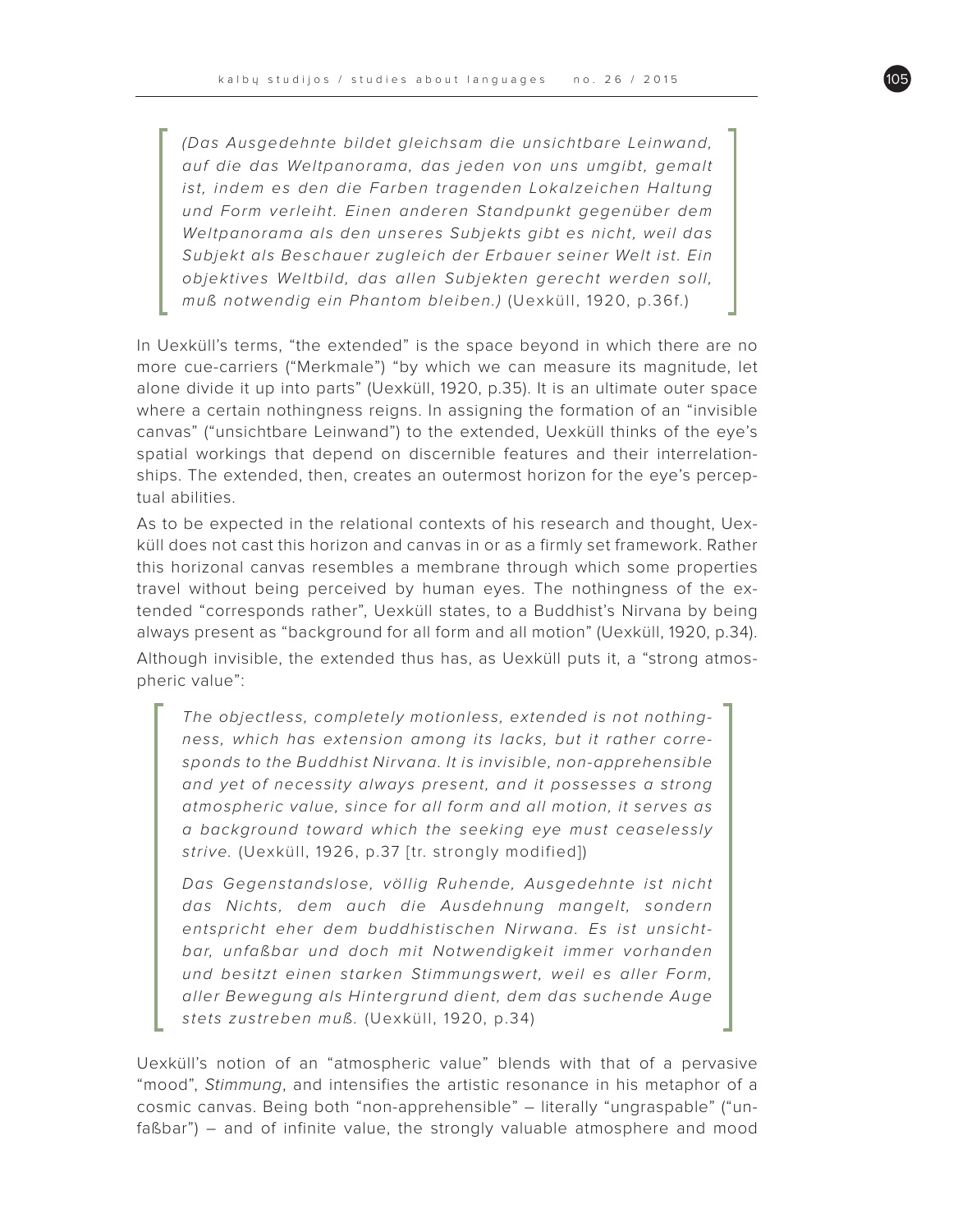leaves or rather creates room for a viewer's activity in its relation to that which is beyond perception, but nevertheless enters into such an activity in consequential ways.

Most saliently, this atmosphere and mood in its membranous interface with both the realms of the observable and of the extended is decidedly multidirectional. Emanating from the extended, but also perceived from the subject's finite viewpoint, such an atmosphere involves both the finite and the infinite, and does so in the zone of the canvas. In this constellation and dynamic, the Ferlinghettian vexation falls on the merely earthly side without much of a connection to the cosmic nature of the sunlight desired for artistic capture. To the painter on his gerüst, the walls onto which the sunlight would be cast are human artefacts: walls of houses. In this painter's keenest visions, the sunlight itself is on its way to these architectural surfaces, canvases of a kind – but such an occurrence remains forever elusive.

In Ferlinghetti's scenario, there is no atmospheric osmosis between an extended outer space and earthly horizons. Light in his world does not foster a sensory organicity in response to the transperceptual nature of horizons in their juxtaposition with the extended. The osmotic indeterminacy and ever-changing, atmospherically potent fusion between cosmic and earthly expanse is all but absent in a world in which the artist's hand follows the mind to which it is physiologically attached. The Uexküllian atmosphere through which light could transmit an impetus and turn toward the canvas from an earthly, yet transhorizontally inspired realm, in the end does not pervade Ferlinghetti's world. In his scenario, Goethe's last cry resounds on earth, in some discordance with the otherworldly hope of that exclamation. Goethe himself in his Theory of Colors (1810), on the other hand, has earthly organs developed and charged with nature's primary light: heard with Theory of Colors, the writer's final exclamation for more light takes its hopeful impetus from a realm that does not respond directly to human desire.

The notion of atmosphere in Uexküll strongly accentuates his difference from what both he and Goethe describe as a Newtonian world in which material objectivity reigns. In his argumentation against a world view that overlooks the role of a both formative and  $-$  in terms of *umwelten*  $-$  singularly limited subject in the shaping of realities, Uexküll in his Theoretical Biology cites Goethe's considerations of light in Theory of Colors in firm agreement (Uexküll, 1920, p.30 f.). Uexküll, however, in his own way struggles with tensions between the science of his age and creative pursuits, scientific beliefs in facts and causes, and a dedication to compositional, specifically musicological elements (Uexküll and Kriszat, 1934, pp.131–153). Uexküll's explorations between science and subjectivities in their various *umwelten* reflect the growing schism between science and the humanities in the 19th century. But in significant conjunction with Goethe again, Uexküll pursues both experimental and transcendental dimensions of his work with a care and passion whose double allegiances have largely been overlooked with regard to their close intertwinement.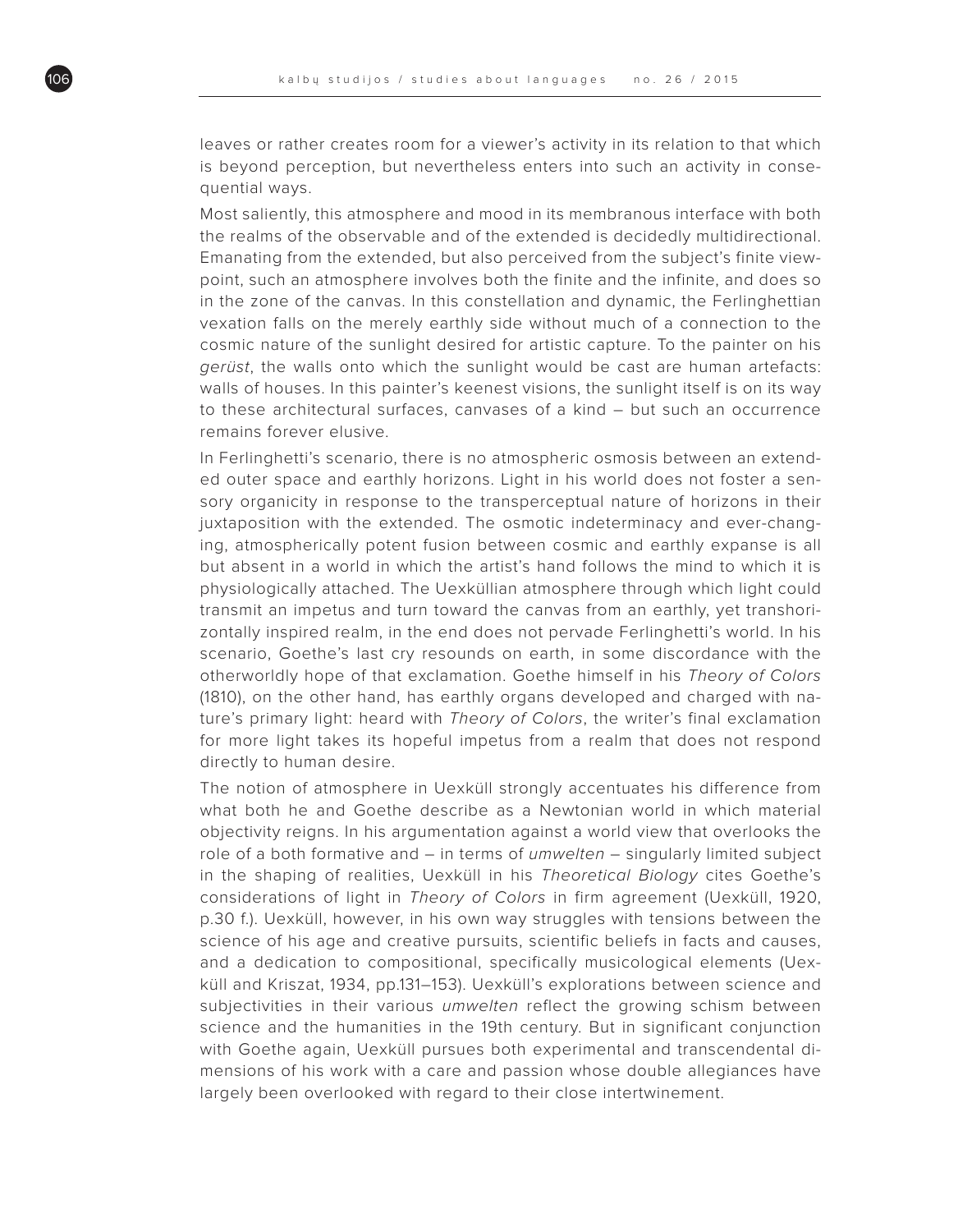In the phenomenologically oriented juxtapositions of Goethe's and Uexküll's semiosic investigations of light, numerous commonalities emerged, foremost among them the semiosic turn in which sunlight generates a receptive and also an outwardly directed movement in which a perceptual organicity is beginning to stir. Goethe's reflections on the human eye and Uexküll's observations on the sea urchin share a circular dynamic in which individual umwelten come to life. Uexküll's significantly metaphorical discussion of the sea urchin and of cosmic extendedness includes the notions of canvas and scaffolding. Well before its generally acknowledged entry into semiotic discussions, Uexküll in Theoretical Biology (1920) deploys the concept of scaffolding, with some connection to its artistic and cosmic dimensions in the image of the canvas. The latter surface unfolds in a wider spectrum of metaphoricity and signification as well as in connection with art and lyric poetry (Trakl, 1913, Ferlinghetti, 2001). In this context, the present article explores phenomenological and discursive relations of Uexküll's and Goethe's work with literary linguistics and the Humanities.

- 1. Adorno, T. W., 1973. Ästhetische Theorie. **References** Frankfurt: Suhrkamp.
- 2. Anzieu, D., 1985. Le Moi-peau. Paris: Dunod.
- 3. Bergson, H., 1889 (1970). Essai sur les données immédiates de la conscience. Paris: Félix Alcan.
- 4. Dilthey, W., 1883 (2006). Einführung in die Geisteswissenschaften: Versuch einer Grundlegung für das Studium der Gesellschaft und Geschichte. Göttingen: Vandenhoeck & Ruprecht.
- 5. Dilthey, W., 1905 (2005). Das Erlebnis und die Dichtung: Lessing, Goethe, Novalis, Hölderlin. Göttingen: Vandenhoeck & Ruprecht. http://dx.doi. org/10.13109/9783666303289
- 6. Falk, T., 2012. Der junge Goethe: Epoche, Werk, Wirkung. München: Beck.
- 7. Ferlinghetti, L., 2001. How to Paint Sunlight. New York: New Directions.
- 8. Freud, S., 1894. Die Abwehr-Neuropsychosen. Versuch einer psychologischen Theorie der acquirierten Hysterie, vieler Phobien und Zwangsvorstellungen und gewisser hallucinatorischer Psychosen. Neurol. Zbl., no. 13, pp.362–364; 402–409.
- 9. Friedrich, H., 1956. Die Struktur der modernen Lyrik. Hamburg: Rowohlt.
- 10. Goethe, J. W. v., 1790 (1985). Prometheus. Sämtliche Werke, vol. 1/1. München: Hanser, pp.229–231.
- 11. Goethe, J. W. v., 1810 (1989). Zur Farbenlehre. Sämtliche Werke, vol. 10. München: Hanser, pp.7–989.
- 12. Heidegger, M., 1952 (2002). Was heißt Denken? Tübingen: Niemeyer.
- 13. Heidegger, M., 1959. Die Sprache im Gedicht. Eine Erörterung von Georg Trakls Gedicht. In: Unterwegs zur Sprache. Pfullingen, Neske, pp.35–82.
- 14. Heisenberg, W., 1941 (1987). Die Goethesche und die Newtonsche Farbenlehre im Lichte der modernen Physik. In: Meyer, 1987. Goethe im zwanzigsten Jahrhundert. Frankfurt am Main: Insel. pp.681–703.
- 15. Heisenberg, W., 1967. Das Naturbild Goethes und die technischnaturwissenschaftliche Welt. Jahrbuch der Goethe-Gesellschaft, (ed.) Wachsmuth, A. B., vol. 29.
- 16. Hoffmann, E. T. A., 1814 (2006). Der Magnetiseur. In: Hoffmann, E. T. A.: Fantasiestücke in Callot's Manier. Werke

### **Conclusions**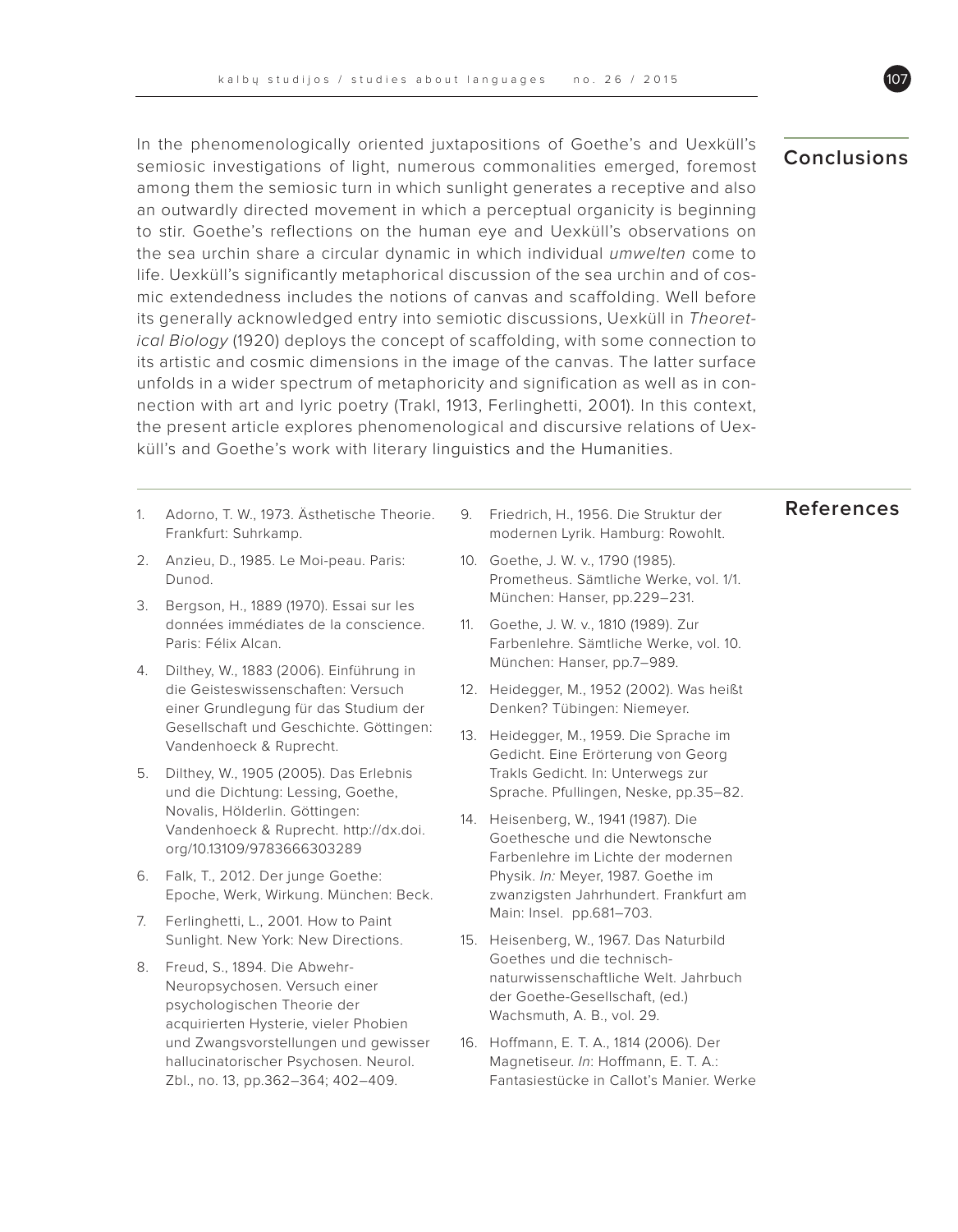1814, (ed.) Steinecke, H., Frankfurt am Main: Deutscher Klassiker Verlag.

- 17. Hoffmeyer, J., 2007. Semiotic Scaffolding of Living Systems. In: Introduction to Biosemiotics: The New Biological Synthesis, (ed.) Barbieri, M. Dordrecht: Springer, pp.149–166. http:// dx.doi.org/10.1007/1-4020-4814-9\_6
- 18. Kirschner, M., 1995. Die Metaphorisierung des vegetativen Lebensbereiches in der frühen Lyrik Else Lasker-Schülers und Georg Trakls. Frankfurt am Main: Lang.
- 19. Klauck, H.-J., 2003. Religion und Gesellschaft im frühen Christentum. Tübingen: Mohr.
- 20. Kroonen, G., 2013. Etymological Dictionary of Proto-Germanic. Leiden: Brill.
- 21. Kudszus, W., 1995. Poetic Process. Lincoln: University of Nebraska Press.
- 22. Kudszus, W., 2015. Postparadoxical Semiotics in Ludwig Wittgenstein's On Certainty. SSA Yearbook 2014 (forthcoming).
- 23. Kull, K., 2001. Jakob von Uexküll. An Introduction. Semiotica, no. 134 (1/4), pp.1–59.
- 24. Kull, K., 2012. Scaffolding. In: A More Developed Sign: Interpreting the Work of Jesper Hoffmeyer, (eds.) Favareau, D., Cobley, P. and Kull, K. Tartu: Tartu University Press, pp.227–230.
- 25. Kull, K., 2014. Catalysis and Scaffolding in Semiosis. In: The Catalyzing Mind: Beyond Models of Causality, (eds.) Cabell, K. R. and Valsiner, J. New York:

Springer, pp.111–121. http://dx.doi. org/10.1007/978-1-4614-8821-7\_6

- 26. Levin, G., 1995. Edward Hopper: An Intimate Biography. Berkeley: University of California Press.
- 27. Meyer, H., 1987. Goethe im zwanzigsten Jahrhundert. Frankfurt am Main: Insel.
- 28. Rickert, H., 1899. Kulturwissenschaft und Naturwissenschaft. Freiburg im Breisgau: J. C. B. Mohr.
- 29. Schmidt, P., 1989. Kommentar. In: Goethe, J. W. v., 1810 (1989), pp.1075– 1310.
- 30. Stern, D. N., 1990. Diary of a Baby. London: Fontana.
- 31. Trakl, G., 1913 (1969). An einen Frühverstorbenen. In: Georg Trakl: Dichtungen und Briefe, (eds.) Killy, W. and Szklenar, H.. Salzburg: Otto Müller Verlag, 1969, vol.1, p.117.
- 32. Uexküll, J. v., 1920. Theoretische Biologie. Berlin: Verlag von Gebrüder Paetel.
- 33. Uexküll, J. v., 1926. Theoretical Biology, tr. D. L. Mackinnon. London: Kegan Paul, Trench, Trubner.
- 34. Uexküll, J. v. and Kriszat, G., 1934 (1956). Streifzüge durch die Umwelten von Tieren und Menschen: Ein Bilderbuch unsichtbarer Welten. Bedeutungslehre. Hamburg: Rowohlt.
- 35. Uexküll, J. v., 2010. A Foray into the Worlds of Animals and Humans: with A Theory of Meaning, tr. J. D. O'Neil. Minneapolis: University of Minnesota Press.

### **Santrauka**

### **Winfried Kudszus. Lingvistinės-literatūrinės refleksijos apie šviesos mokslą: jutiminiai elementai J. W. Goethes Theory of Colors (Spalvų teorijoje) ir Jakobo von Uexkullo metaforiškumo semiotiniai pastoliai**

Johanno Wolfgango Goethes Theory of Colors (1810) ir Jakobo von Uezkullo darbuose Theoretical Biology (1920) ir A Foray into the Worlds of Animals and Humans (Uexkull and Kriszat, 1934, vert. 2010), atliekami pamatiniai semiotiniai tyrinėjimai avant la lettre. Šių mokslinių publikacijų tyrime, kuriame pastebimai naudojamasi humanitariniais mokslais, mažai arba visai nekreipiama dėmesio į semiotinius ženklus ir lingvistinius sudėtingumus. Priešingai nei gauti Uezkullo darbų tyrimo rezultatai, šio straipsnio teiginiai remiasi literatūriškai ir meniškai moduliuotais